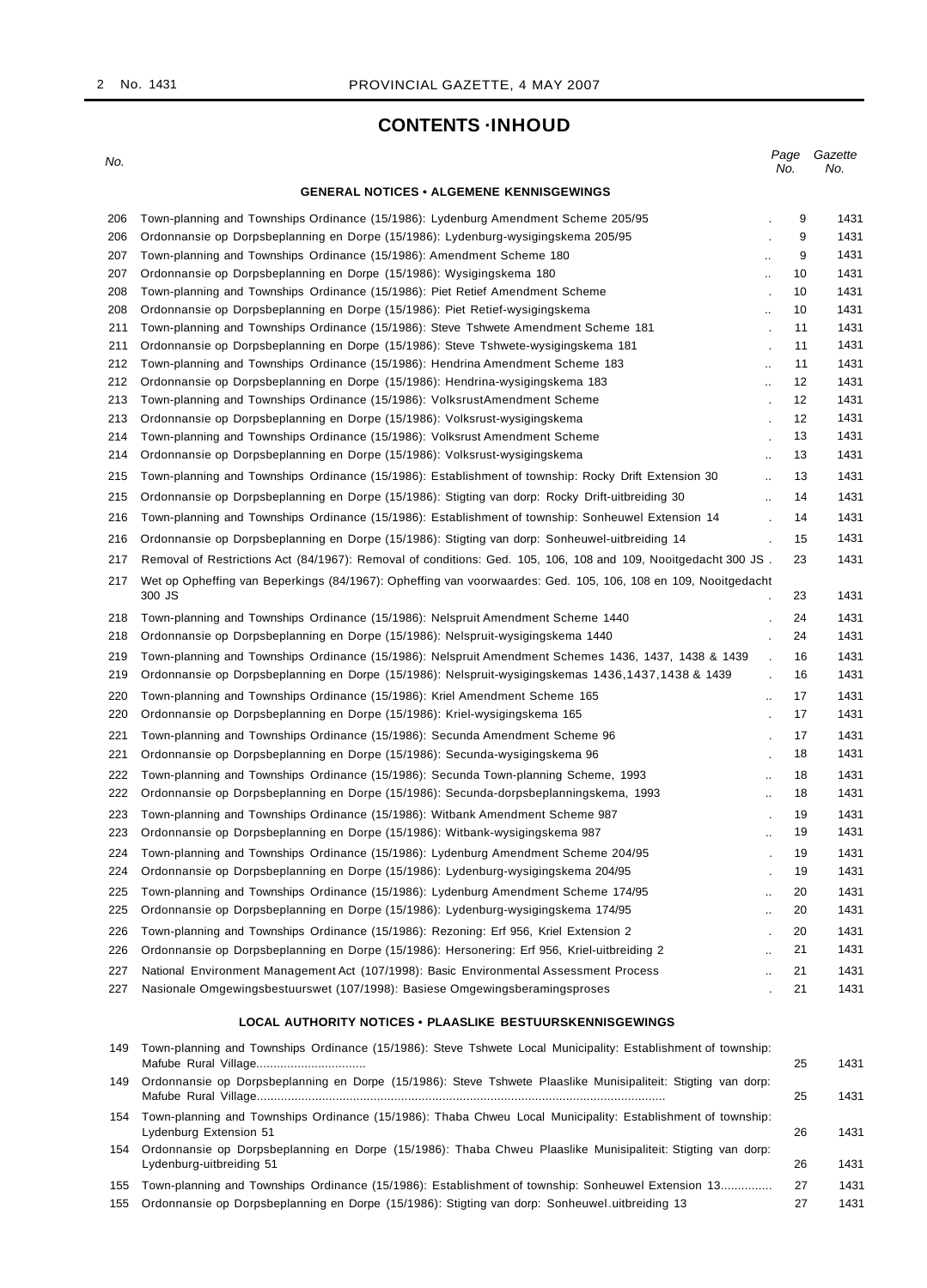## PROVINSIALE KOERANT, 4 MEI 2007 No. 1431 3

| No. |                                                                                                         | Page<br>No. | Gazette<br>No. |
|-----|---------------------------------------------------------------------------------------------------------|-------------|----------------|
| 156 | Town-planning and Townships Ordinance (15/1986): Govan Mbeki Municipality: Secunda Amendment Scheme 95. | 28          | 1431           |
| 157 |                                                                                                         | 28          | 1431           |
| 158 |                                                                                                         | 28          | 1431           |
| 159 |                                                                                                         | 29          | 1431           |
| 160 | do.: NelspruitAmendment Scheme 1228                                                                     | 29          | 1431           |
| 161 |                                                                                                         | 29          | 1431           |
| 162 | do.: Nelspruit Amendment Scheme 1074                                                                    | 30          | 1431           |
| 163 | do.: Nelspruit Amendment Scheme 1281                                                                    | 30          | 1431           |
| 164 |                                                                                                         | 30          | 1431           |
| 165 |                                                                                                         | 30          | 1431           |
| 166 |                                                                                                         | 31          | 1431           |
| 167 | do.: NelspruitAmendment Scheme 1197                                                                     | 31          | 1431           |
| 168 | do.: Nelspruit Amendment Scheme 1157                                                                    | 31          | 1431           |
| 169 | do.: Nelspruit Amendment Scheme 1101                                                                    | 31          | 1431           |
| 170 | do.: Nelspruit Amendment Scheme 1097                                                                    | 32          | 1431           |
| 171 | do.: NelspruitAmendment Scheme 1075                                                                     | 32          | 1431           |
| 172 | do.: NelspruitAmendment Scheme 67                                                                       | 32          | 1431           |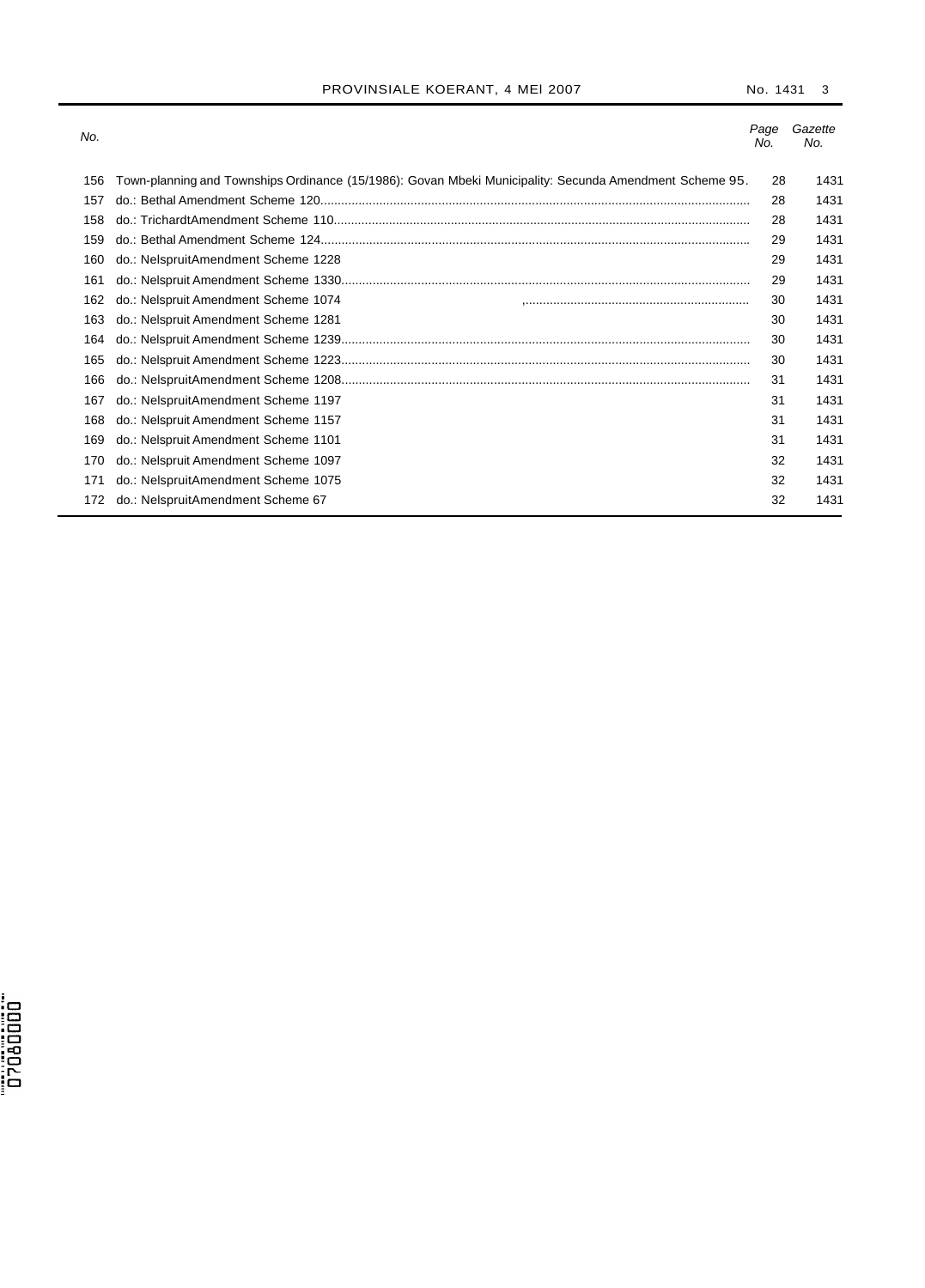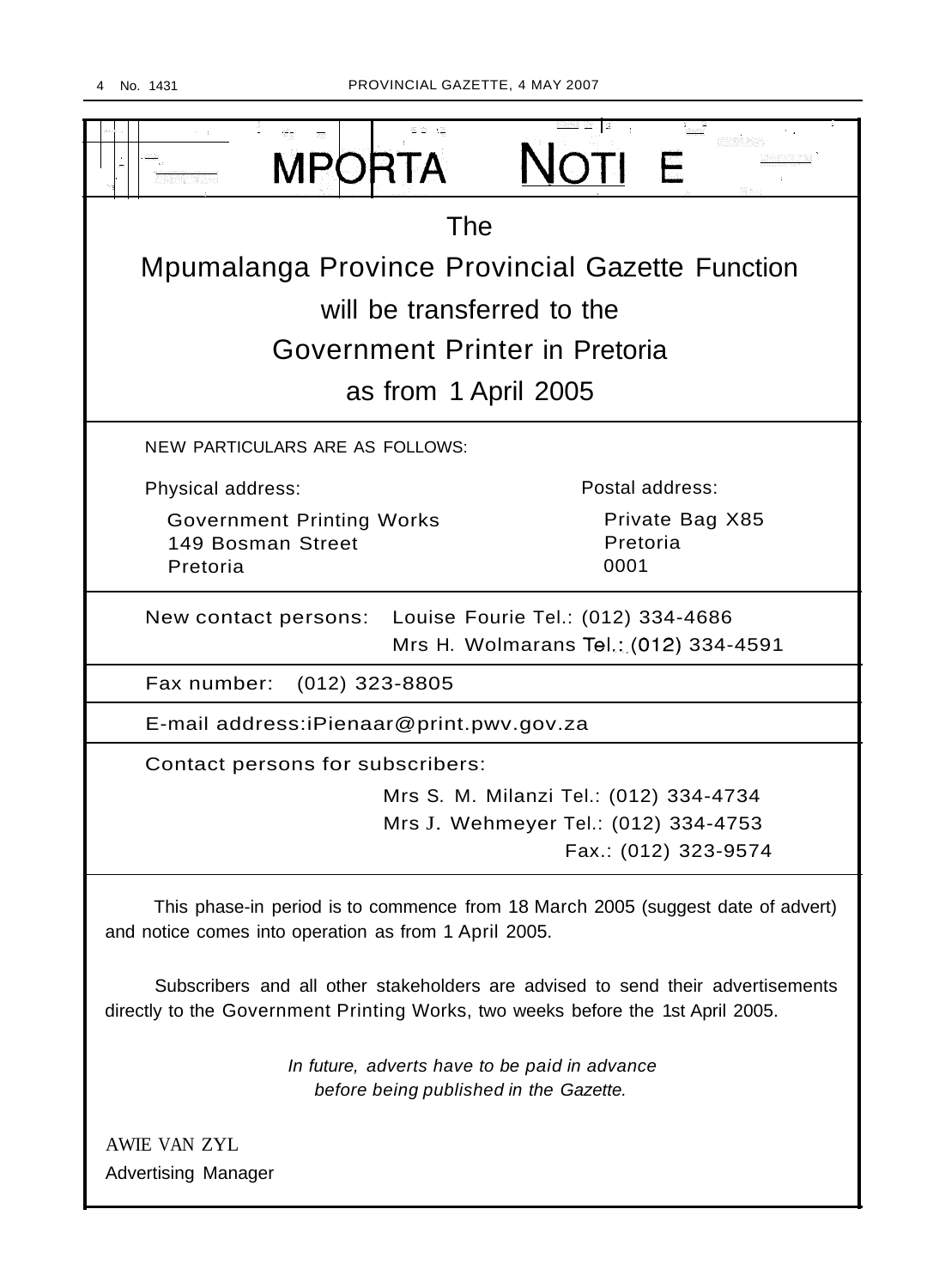| IT IS THE CLIENTS RESPONSIBILITY TO ENSURE THAT THE CORRECT AMOUNT IS<br>PAID AT THE CASHIER OR DEPOSITED INTO THE GOVERNMENT PRINTING WORKS<br>BANK ACCOUNT (REFER TO PAGE WITH BANKING DETAILS) AND ALSO THAT THE<br>REQUISITION/COVERING LETTER TOGETHER WITH THE ADVERTISEMENTS AND THE<br>PROOF OF DEPOSIT REACHES THE GOVERNMENT PRINTING WORKS IN TIME FOR<br>INSERTION IN THE PROVINCIAL GAZETIE. |                                                                                                                   |  |
|-----------------------------------------------------------------------------------------------------------------------------------------------------------------------------------------------------------------------------------------------------------------------------------------------------------------------------------------------------------------------------------------------------------|-------------------------------------------------------------------------------------------------------------------|--|
|                                                                                                                                                                                                                                                                                                                                                                                                           | NO ADVERTISEMENTS WILL BE PLACED WITHOUT PRIOR PROOF OF PRE-PAYMENT.                                              |  |
|                                                                                                                                                                                                                                                                                                                                                                                                           | 14 page R 172.70<br>Size: 10                                                                                      |  |
|                                                                                                                                                                                                                                                                                                                                                                                                           | Letter Type: Arial<br>Line Spacing:<br>At:                                                                        |  |
|                                                                                                                                                                                                                                                                                                                                                                                                           | Exactly<br>11 pt                                                                                                  |  |
| A price increase of<br>8,5% will be<br>effective on all<br>tariffs from<br>1 April 2007                                                                                                                                                                                                                                                                                                                   | $v_2$ page R 345.40<br>Letter Type: Arial<br>Size: 10<br>Line Spacing: At:<br>Exactly<br>11 pt                    |  |
|                                                                                                                                                                                                                                                                                                                                                                                                           | 3/4page R 518.10<br>Letter Type: Arial<br>Size: 10<br>Line Spacing: At:                                           |  |
|                                                                                                                                                                                                                                                                                                                                                                                                           | Exactly<br>11 pt<br>Full page R 690.80<br>Letter Type: Arial<br>Size: 10<br>Line Spacing: At:<br>Exactly<br>11 pt |  |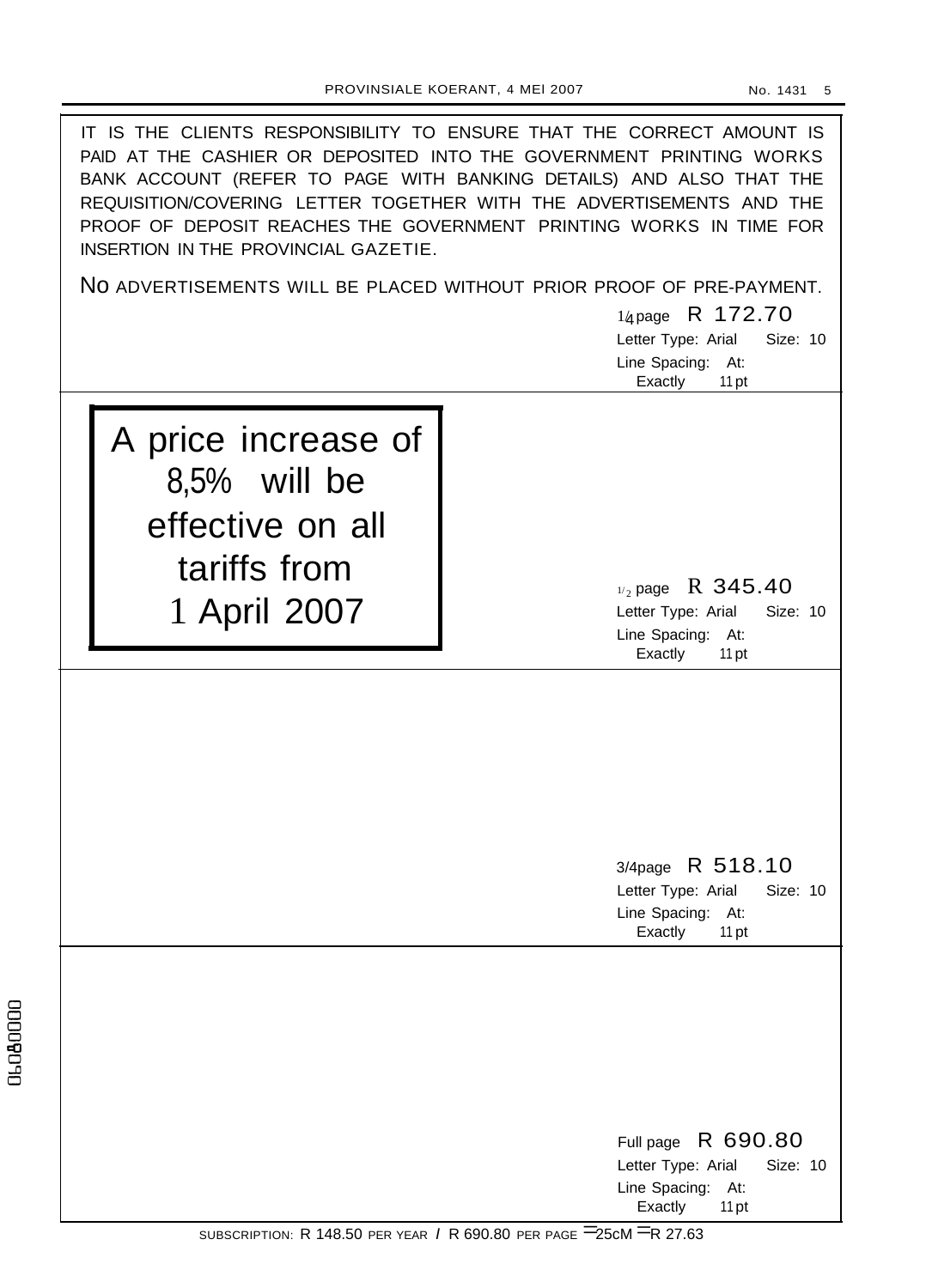

the advertiser;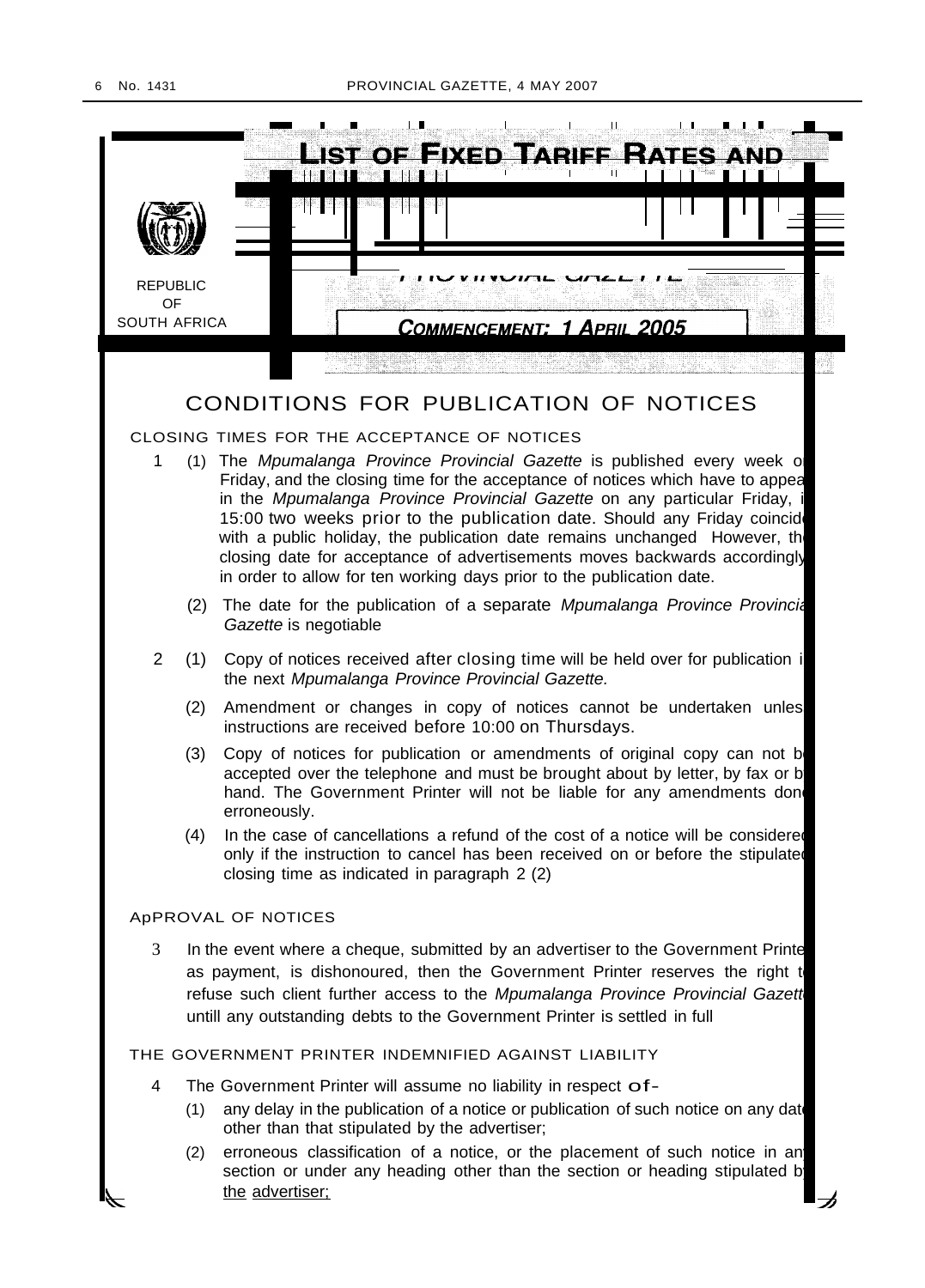(3) any editing, revision, omission, typographical errors or errors resulting from faint or indistinct copy.

## LIABILITY OF ADVERTISER

5. Advertisers will be held liable for any compensation and costs arising from any action which may be instituted against the Government Printer in consequence of the publication of any notice.

## COpy

- 6. Copy of notices must be typed on one side of the paper only and may not constitute part of any covering letter or document.
- 7. At the top of any copy, and set well apart from the notice, the following must be stated:

Where applicable

- (1) The heading under which the notice is to appear.
- (2) The cost of publication applicable to the notice, in accordance with the "Word Count Table".

## PAYMENT OF COST

- 9. With effect from 1 April 2005 no notice will be accepted for publication unless the cost of the insertion(s) is prepaid in CASH or by CHEQUE or POSTAL ORDERS. It can be arranged that money can be paid into the banking account of the Government Printer, in which case the deposit slip accompanies the advertisement before publication thereof.
- 1 O. (1) The cost of a notice must be calculated by the advertiser in accordance with the word count table.
	- (2) Where there is any doubt about the cost of publication of a notice, and in the case of copy, an enquiry, accompanied by the relevant copy, should be addressed to the Advertising Section, Government Printing Works, Private Bag X85, Pretoria, 0001 [Fax: (012) 323-8805], before publication.
- 11. Overpayment resulting from miscalculation on the part of the advertiser of the cost of publication of a notice will not be refunded, unless the advertiser furnishes adequate reasons why such miscalculation occurred. In the event of underpayments, the difference will be recovered from the advertiser, and the notice(s) will not be published until such time as the full cost of such publication has been duly paid in cash or by cheque or postal orders, or into the banking account.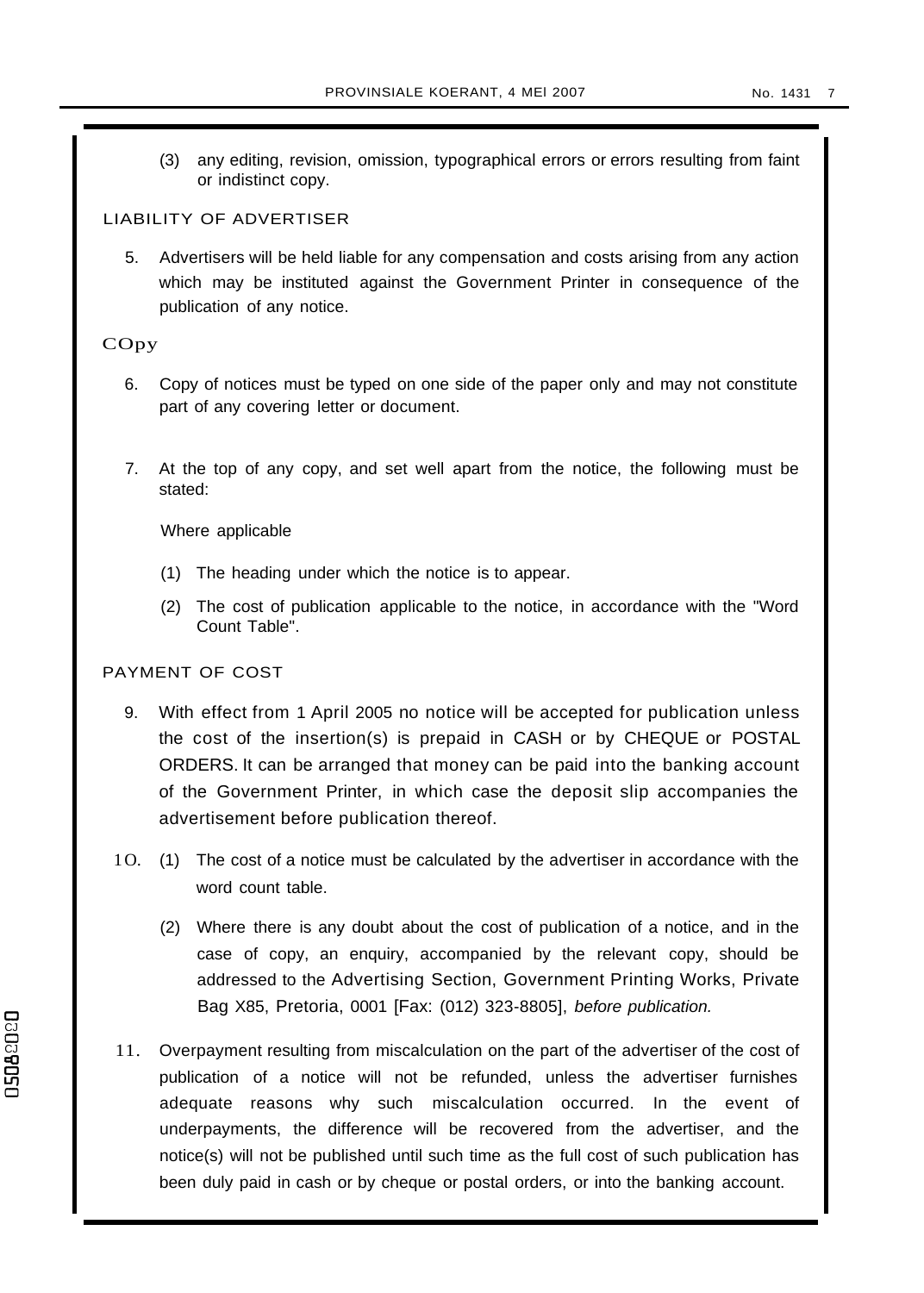- 12. In the event of a notice being cancelled, a refund will be made only if no cost regarding the placing of the notice has been incurred by the Government Printing Works.
- 13. The Government Printer reserves the right to levy an additional charge in cases where notices, the cost of which has been calculated in accordance with the Word Count Table, are subsequently found to be excessively lengthy or to contain overmuch or complicated tabulation.

## PROOF OF PUBLICATION

14. Copies of the Mpumalanga Province Provincial Gazette which may be required as proof of publication, may be ordered from the Government Printer at the ruling price. The Government Printer will assume no liability for any failure to post such Mpumalanga Province Provincial Gazette(s) or for any delay in despatching it/them.

# GOVERNMENT PRINTERS BANK ACCOUNT PARTICULARS

Bank: ABSA

BOSMAN STREET

Account No.: 1044610074

Branch code: 323-145

Reference No.: 00000001

Fax No.: (012) 323 8805

## Enquiries:

| Mrs. L. Fourie    | Tel.: (012) 334-4686 |
|-------------------|----------------------|
| Mrs. H. Wolmarans | Tel.: (012) 334-4591 |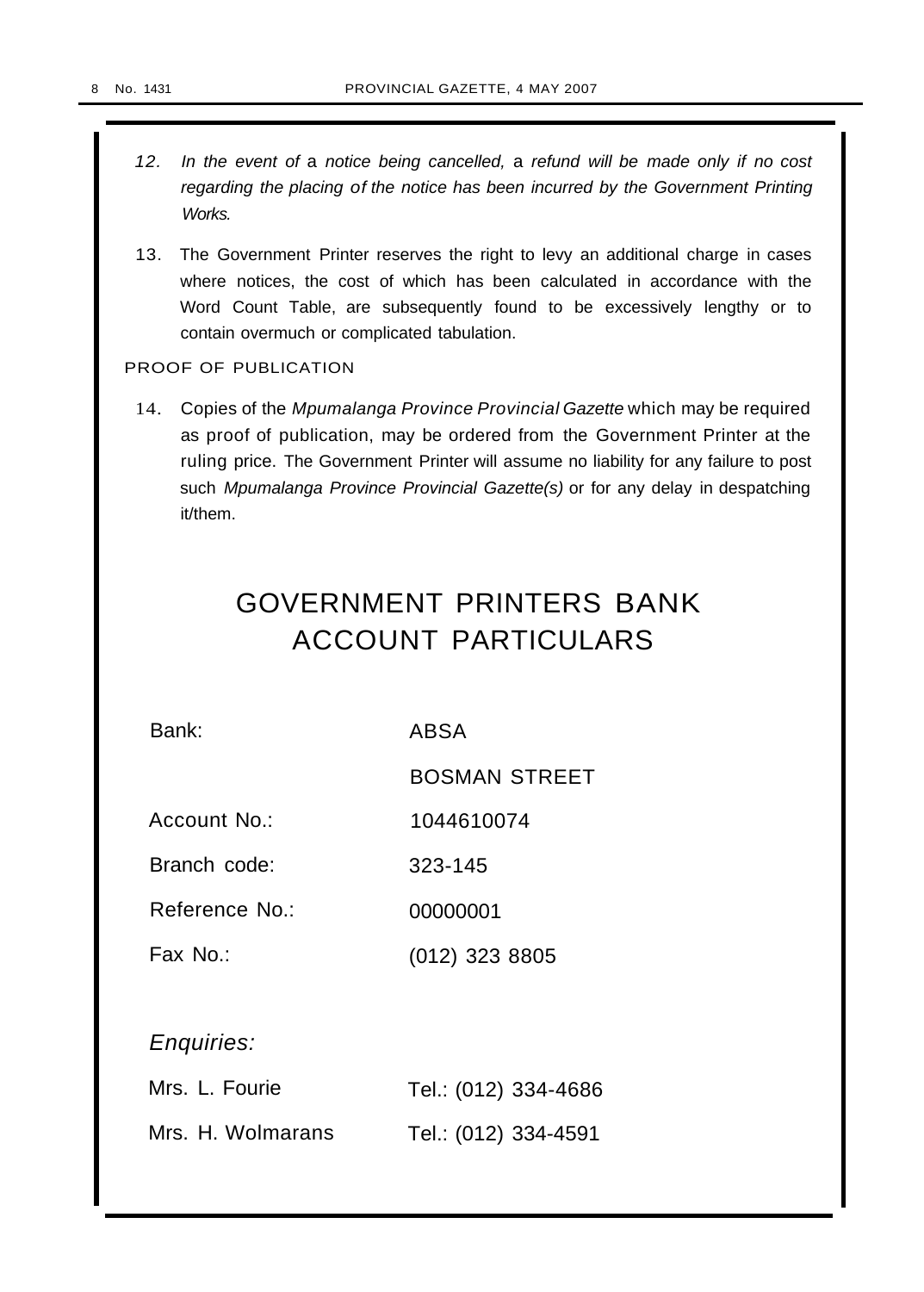## GENERAL NOTICES • ALGEMENE KENNISGEWINGS

#### NOTICE 206 OF 2007

#### LYDENBURG AMENDMENT SCHEME *205/95*

I, Petrus Jacobus Buys, being the authorized agent of the owner of Erf 425, Lydenburg, hereby give notice in terms of section 56 (1) (b) (i) of the Town-planning and Townships Ordinance, 1986 (Ordinance No. 15 of 1986), that I have applied to the Thaba Chweu Municipality for the amendment of the Lydenburg Town-planning Scheme, 1995 by the rezoning of Erf 425, Lydenburg Township, situated in Rivier Street, from "Residential 1" to "Residential 2".

Particulars of the application will lie for inspection during normal office hours at the office of the Town Planner, Room 33, Department Technical & Engineering Services, Civic Centre, Thaba Chweu Municipality, 1 Central Street, Lydenburg, for a period of 28 days from 27 April 2007.

Objections to or representations in respect of the application must be lodged with or made in writing to the Town Planner at the above address or at P.O. Box 61, Lydenburg, 1120, within a period of 28 days from 27 April 2007.

Address of the agent: Pieterse, Du Toit and Associates CC, P.O. Box 11306, Bendor Park, Polokwane, 0699. Tel. (015) 297-4970/1. Fax. (015) 297-4584.



#### KENNISGEWING 206 VAN 2007

#### LYDENBURG-WYSIGINGSKEMA 205195

Ek, Petrus Jacobus Buys, synde die gemagtigde agent van die eienaar van Erf 425, Lydenburg-dorpsgebied, gee hiermee ingevolge artikel 56 (1) (b) (i) van die Ordonnansie op Dorpsbeplanning en Dorpe, 1986 (Ordonnansie No. 15 van 1986), kennis dat ek by die Thaba Chweu Munisipaliteit aansoek gedoen het om die wysiging van die Lydenburg-dorpsbeplanningsskema, 1995 deur die hersonering van Erf 425, Lydenburg-dorpsgebied, geleë in Rivierstraat, van "Residensieel 1" na "Residensieel 2".

Besonderhede van die aansoek lê ter insae gedurende gewone kantoorure by die kantoor van die Stadsbeplanner, Kamer 33, Departement Tegniese- & Ingenieursdienste, Munisipale Gebou, Thaba Chweu Munisipaliteit, Sentraalstraat 1, Lydenburg, vir 'n tydperk van 28 dae vanaf 27 April 2007.

Besware teen of vertoe ten opsigte van die aansoek moet binne 'n tydperk van 28 dae vanaf 27 April 2007 skriftelik by of tot die Stadsbeplanner by bovermelde adres of by Posbus 61, Lydenburg, 1120, ingedien of gerig word.

Adres van agent: Pieterse, Du Toit and Associates CC, Posbus 11306, Bendor Park, Polokwane, 0699. Tel. (015) 297-4970/1. Fax. (015) 297-4584.

27-4

#### NOTICE 207 OF 2006

#### SCHEDULE 8

[Regulation 11 (2)]

NOTICE OF APPLICATION FOR AMENDMENT OF TOWN-PLANNING SCHEME IN TERMS OF SECTION 56 (1) (b) (i) OF THE TOWN-PLANNING AND TOWNSHIPS ORDINANCE, 1986 (ORDINANCE 15 OF 1986)

#### AMENDMENT SCHEME 180

I, Hannah Coetzee, being the authorized agent of the owner of Erf 3579, Middelburg, hereby give notice in terms of section 56 (1) (b) (i) of the Town-planning and Townships Ordinance, that I have applied to the Steve Tshwete Local Municipality for the amendment of the town-planning scheme known as Steve Tshwete Town-planning Scheme, 2004, by the rezoning of the properties described above, from "Residential 1" to "Residential 2".

Particulars of the application will lie for inspection during normal office hours at the office of the Town Secretary, Room C314, Municipal Building, Wanderers Avenue, Middelburg, for a period of 28 days from 27 April 2007.

Objections to or representations in respect of the application must be lodged with or made in writing to the Secretary at the above address or at PO Box 14, Middelburg, 1050, within a period of 28 days from 27 April 2007.

Address of agent: Hannah Coetzee, Suite MW 56, P/Bag X1838, Middelburg, 1050.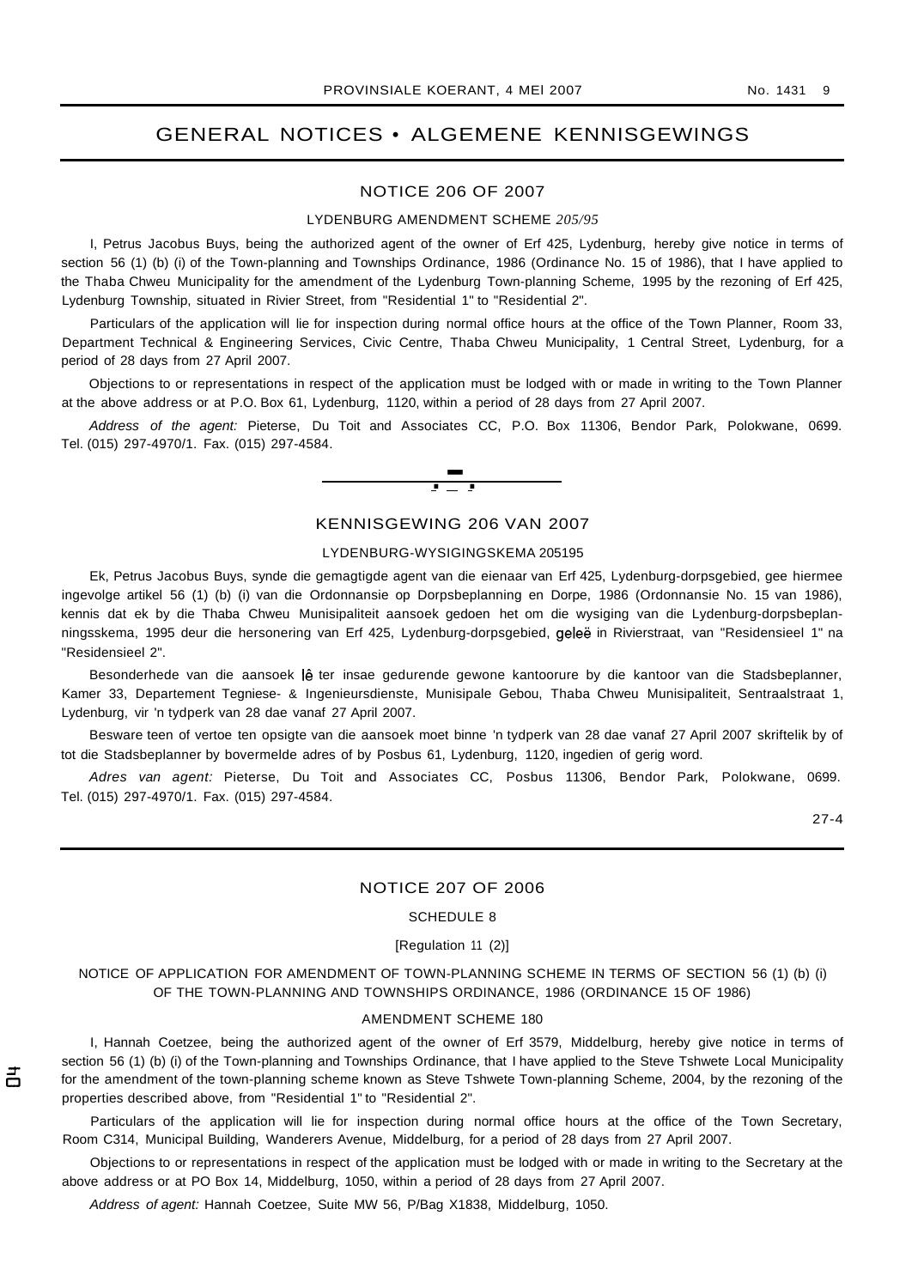#### **KENNISGEWING 207 VAN 2006**

BYLAE 8

[Regulasie 11 (2)]

KENNISGEWING VAN AANSOEK OM WYSIGING VAN DORPSBEPLANNINGSKEMA INGEVOLGE ARTIKEL 56 (1) (b) (ii) VAN DIE ORDONNANSIE OP DORPSBEPLANNING EN DORPE, 1986 (ORDONNANSIE 15 VAN 1986)

#### **WYSIGINGSKEMA 180**

Ek, Hannah Coetzee, synde die gemagtigde agent van die eienaar van Erf 3579, Middelburg, gee hiermee ingevolge artikel 56 (1) (b) (i) van die Ordonnansie op Dorpsbeplanning en Dorpe, kennis dat ek by die Steve Tshwete Plaaslike Munisipaliteit aansoek gedoen het om die wysiging van die dorpsbeplanningskema bekend as Steve Tshwetedorpsbeplanningskema, 2004, deur die hersonering van die eiendom hierbo beskryf van "Residensieel 1" na "Residensieel 2".

Besonderhede van die aansoeke lê ter insae gedurende gewone kantoorure by die kantoor van die Stadsekretaris, Kamer C314, Munisipale Gebou, Wandererslaan, Middelburg, vir 'n tydperk van 28 dae vanaf 27 April 2007.

Besware of vertoe ten opsigte van die aansoek moet binne 'n tydperk van 28 dae vanaf 27 April 2007 skriftelik by of tot die Sekretaris by bovermelde adres of by Posbus 14, Middelburg, 1050, ingedien word.

Adres van agent: Hannah Coetzee, Suite MW56, P/Sak X1838, Middelburg, 1050.

27-4

## **NOTICE 208 OF 2007**

#### **PIET RETIEF AMENDMENT SCHEME**

NOTICE OF APPLICATION FOR THE AMENDMENT OF THE TOWN-PLANNING SCHEME, 1980, IN TERMS OF SECTION 56 (1) (b) (i) OF THE TOWN-PLANNING AND TOWNSHIPS ORDINANCE, 1986 (ORDINANCE No, 15 OF 1986)

I, P. Kuhne, being the authorized agent of the registered owner of the property mentioned below, hereby give notice, in terms of the above Ordinance, that I have applied to the Piet Retief Transitional Local Council, for the amendment of the townplanning scheme, known as the Piet Retief Town-planning Scheme, 1980, by the rezoning of Remainder of Erf 214, situated at No.8 Republiek Street, Piet Retief, from "Residential 1" to "Business 2".

Particulars regarding the application will lie for inspection during normal office hours at the office of the Town Clerk, Town Council of Piet Retief, Civic Centre, Mark Street, Piet Retief, for a period of 28 (twenty-eight) days from 27 April 2007.

Objections to this application must, within a period of 28 (twenty eight) days from 27 April 2007, written and in duplicate, be submitted to the Town Clerk at the above address, or be posted to P.O. Box 23, Piet Retief, 2380.

Agent.· Pinkie Kuhne, P.O. Box 22072, Newcastle, 2940. [Tel/Fax: (034) 312-3116. Cell: 082 952 2946.] -**\_.**



#### **KENNISGEWING 208 VAN 2007**

#### **PIET RETIEF-WYSIGINGSKEMA**

KENNISGEWING VAN AANSOEK OM DIE WYSIGING VAN DIE PIET RETIEF-DORPSBEPLANNINGSKEMA, 1980, INGEVOLGE ARTIKEL 56 (1) (b) (i) VAN DIE ORDONNANSIE OP DORPSBEPLANNING EN DORPE, 1986 (ORDONNANSIE No. 15 VAN 1986)

Ek, P. Kuhne, synde die gemagtigde agent van die geregistreerde eienaar van die ondergenoemde eiendom, gee hiermee, ingevolge bogenoemde artikel, kennis dat ek by die Piet Retief Oorgangsraad aansoek gedoen het om die wysiging van die dorpsbeplanningskema, bekend as die Piet Retief-dorpsbeplanningskema, 1980, deur die hersonering van Restant van Erf 214, geleë te Republiekstraat No.8, Piet Retief, vanaf "ResidensieeI1" na "Besigheid 2".

Besonderhede van die aansoek lê ter insae gedurende gewone kantoorure by die kantoor van die Stadsklerk, Stadsraad van Piet Retief, Burgersentrum, Markstraat, Piet Retief, vir 'n tydperk van 28 (agt-en-twintig) dae vanaf 27 April 2007.

Besware of vertoe teen die aansoek moet binne 'n tydperk van 28 (agt-en-twintig) dae vanaf 27 April 2007, geskrewe en in tweevoud, ingehandig word by die Stadsklerk by bovermelde adres, of gepos word aan Posbus 23, Piet Retief, 2380.

Agent: Pinkie Kuhne, Posbus 22072, Newcastle, 2940. [Tel/Faks: (034) 312-3116. Sel: 082 952 2946.]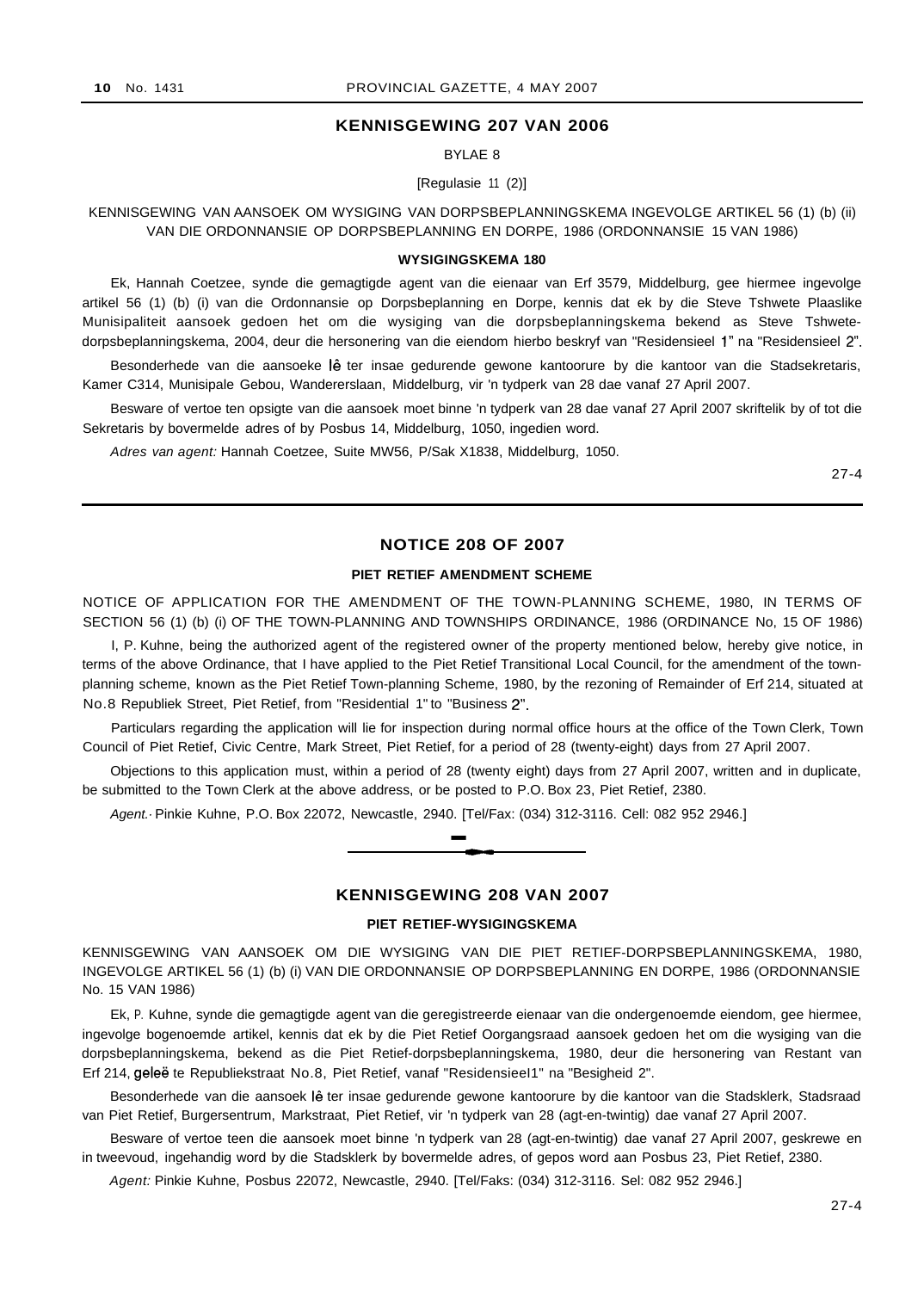#### **NOTICE 211 OF 2007**

#### SCHEDULE 8

#### [Regulation 11 (2)]

NOTICE OF APPLICATION FOR AMENDMENT OF TOWN-PLANNING SCHEME IN TERMS OF SECTION 56 (b) (i) OF THE TOWN-PLANNING AND TOWNSHIPS ORDINANCE, 1986 (ORDINANCE 15 OF 1986)

## **STEVE TSHWETE AMENDMENT SCHEME 181**

We, The Town Planning Hub CC, being the authorized agent of the owner of Portion 1 of Erf 829, Middelburg, hereby give notice in terms of section 56 (1) (b) (i) of the Town-planning and Townships Ordinance, 1986, that we have applied to the Steve Tshwete Local Municipality for the amendment of the town-planning scheme known as the Steve Tshwete Town-planning Scheme, 2004, by the rezoning of the property described above, situated in Fontein Street, from "Residential 1" to "Business 4".

Particulars of the application will lie for inspection during normal office hours at the office of The City Secretary, Room C314, 2nd Floor, Civic Centre, for a period of 28 days from 27 April 2007 (the date of first publication of this notice).

Objections to or representations in respect of the application must be lodged with or made in writing to the above address or at P  $\alpha$  Box 14, Middelburg, 1050, within a period of 28 days from 27 April 2007.

Address of agent: The Town Planning Hub CC, P a Box 11437, Silver Lakes, 0054. Tel: (012) 809-2229. Fax: (012) 809-2090. Ref.: TPH7564.



## **KENNISGEWING 211 VAN 2007**

BYLAE 8

#### [Regulasie 11 (2)]

KENNISGEWING VAN AANSOEK OM WYSIGING VAN DORPSBEPLANNINGSKEMA INGEVOLGE ARTIKEL 56 (1) (b) (i) VAN DIE ORDONNANSIE OP DORPSBEPLANNING EN DORPE, 1986 (ORDONNANSIE 15 VAN 1986)

## **STEVE TSHWETE WYSIGINGSKEMA 181**

Ons, The Town Planning Hub CC, synde die gemagtigde agent van die eienaar van Gedeelte 1 van Erf 829, Middelburg, gee hiermee ingevolge artikel 56 (1) (b) (i) van die Ordonnansie op Dorpsbeplanning en Dorpe, 1986, kennis dat ons by Steve Tshwete Plaaslike Munisipaliteit aansoek gedoen het om die wysiging van die dorpsbeplanningskema bekend as Steve Tshwete Dorpsbeplanningskema, 2004, deur die hersonering van die eiendom hierbo beskryf, gelee in Fonteinstraat, vanaf "Residensieel 1" na "Besigheid 4".

Besonderhede van die aansoek lê ter insae gedurende gewone kantoorure by die kantoor van Die Stadsekretaris, Kamer C314, 2de Vloer, Burgersentrum, vir 'n tydperk van 28 dae vanaf 27 April 2007 (die datum van eerste publikasie van hierdie kennisgewing).

Besware teen of vertoë ten opsigte van die aansoek moet binne 'n tydperk van 28 dae vanaf 27 April 2007 skriftelik by of tot bovermelde adres of by Posbus 14, Middelburg, 1050, ingedien of gerig word.

Adres van agent: The Town Planning Hub CC, Posbus 11437, Silver Lakes, 0054. Tel: (012) 809-2229. Faks: (012) 809-2090. Verw.: TPH7564.

27-4

## **NOTICE 212 OF 2007**

#### **HENDRINA AMENDMENT SCHEME 183**

NOTICE OF APPLICATION FOR AMENDMENT OF TOWN-PLANNING SCHEME IN TERMS OF SECTION 56 (1) (b) (i) OF THE TOWN-PLANNING AND TOWNSHIPS ORDINANCE, 1986 (ORDINANCE 15 OF 1986)

I, Heleen Keyter t/a DrawMaster, being the authorized agent of the owner of Erven 470 & 496, Hendrina, hereby give notice in terms of section 56 (1) (b) (i) of the Town-planning and Townships Ordinance, that I have applied to the Steve Tshwete Local Municipality for the amendment of the town-planning scheme known as Steve Tshwete Town-planning Scheme, 2004, by the rezoning of the properties described above, situated on 470 Mouton Street & 496 Brink Street, from "Residential 1" to "Residential 3".

Particulars of the application will lie for inspection during normal office hours at the office of the Town Secretary, Room C314, Municipal Building, Middelburg, for a period of 28 days from 26 April 2007.

Objections to or representations in respect of the application must be lodged with or made in writing to the Secretary at the above address or at POBox 14, Middelburg, 1050, within a period of 28 days from 26 April 2007.

Address of agent: Heleen Keyter h/a DrawMaster, POBox 2972, Middelburg, 1050.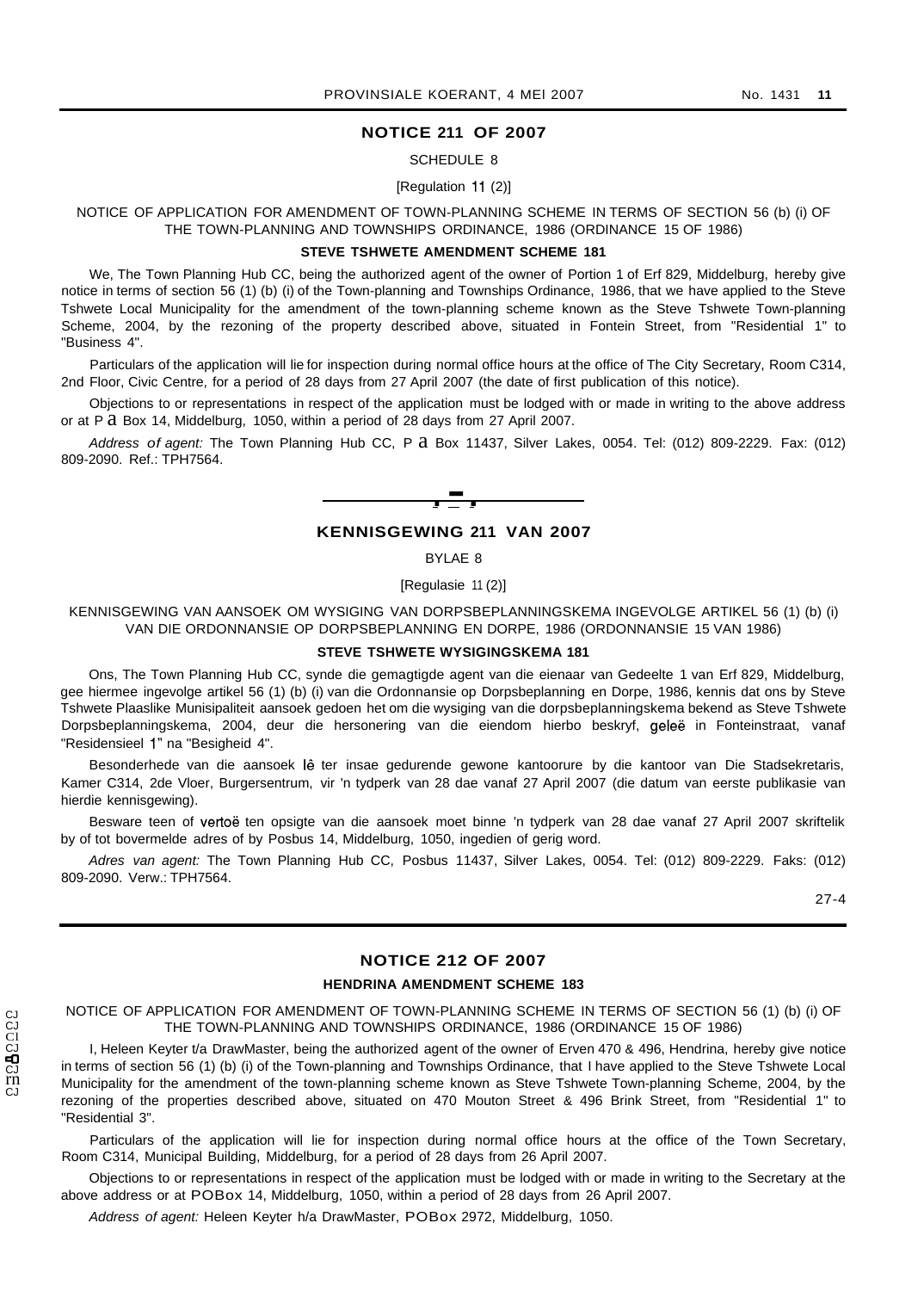## **KENNISGEWING 212 VAN 2007**

### **HENDRINA WYSIGINGSKEMA 183**

KENNISGEWING VAN AANSOEK OM WYSIGING VAN DORPSBEPLANNINGSKEMA INGEVOLGE ARTIKEL 56 (1) (b) (i) VAN DIE ORDONNANSIE OP DORPSBEPLANNING EN DORPE, 1986 (ORDONNANSIE 15 VAN 1986)

Ek, Heleen Keyter h/a DrawMaster, synde die gemagtigde agent van die eienaar van Erwe 470 & 496, Hendrina Dorp, gee hiermee ingevolge artikel 56 (1) (b) (i) van die Ordonnansie op Dorpsbeplanning en Dorpe, kennis dat ek by Steve Tshwete Plaaslike Munisipaliteit aansoek gedoen het om die wysiging van die dorpsbeplanningskema bekend as Steve Tshwete Dorpsbeplanningskema, 2004, deur die hersonering van die eiendomme hierbo beskryf, geleë te Moutonstraat 470 & Brinkstraat 496, van "Residensieel 1" na "Residensieel 3".

Besonderhede van die aansoek lê ter insae gedurende gewone kantoorure by die kantoor van die Stadssekretaris, Kamer C314, Munisipale Gebou, Middelburg, vir 'n tydperk van 28 dae vanaf 26 April 2007.

Besware of vertos ten opsigte van die aansoek moet binne 'n tydperk van 28 dae vanaf 26 April 2007 skriftelik by of tot die Sekretaris by bovermelde adres of by Posbus 14, Middelburg, 1050, ingedien of gerig word.

Adres van agent: Heleen Keyter h/a DrawMaster, Posbus 2972, Middelburg, 1050.

27-4

## **NOTICE 213 OF 2007**

#### **VOLKSRUST AMENDMENT SCHEME**

NOTICE OF APPLICATION FOR THE AMENDMENT OF THE VOLKSRUST TOWN-PLANNING SCHEME, 1974, IN TERMS OF SECTION 56 (1) (b) (i) OF THE TOWN-PLANNING AND TOWNSHIPS ORDINANCE, 1986 (ORDINANCE No. 15 OF 1986)

I, P. Kuhne, being the authorized agent of the registered owner of the properties mentioned below, hereby give notice, in terms of the above Ordinance, that I have applied to the Pixley Ka Seme Local Municipality, Volksrust, for the amendment of the town-planning scheme, known as the Volksrust Town-planning Scheme, 1974, by the rezoning of Erven 1593-1599, situated in Second Avenue, First Avenue and Springbok Road, Volksrust, from "Special Residential" to "General Residential".

Particulars regarding the application will lie for inspection during normal office hours at the office of the Municipal Manager, Pixley Ka Seme Local Municipality, Civic Centre, Joubert Street, Volksrust, for a period of 28 (twenty-eight) days from 27 April 2007.

Objections to this application must, within a period of 28 (twenty-eight) days from 27 April 2007, written and in duplicate, be submitted to the Municipal Manager at the above address, or be posted to Private Bag X9011, Volksrust, 2470.

Agent: Pinkie Kuhne, P.O. Box 22072, Newcastle, 2940. [Tel/Fax: (034) 312-3116; Cell: 082 952 2946.]



## **KENNISGEWING 213 VAN 2007**

#### **VOLKSRUST WYSIGINGSKEMA**

KENNISGEWING VAN AANSOEK OM DIE WYSIGING VAN DIE VOLKSRUST DORPSBEPLANNINGSKEMA, 1980, INGEVOLGE ARTIKEL 56 (1) (b) (i) VAN DIE ORDONNANSIE OP DORPSBEPLANNING EN DORPE, 1986 (ORDONNANSIE No. 15 VAN 1986)

Ek, P. Kuhne, synde die gemagtigde agent van die geregistreerde eienaar van die ondergenoemde eiendomme, gee hiermee, ingevolge bogenoemde artikel, kennis dat ek by die Pixley Ka Seme Plaaslike Munisipaliteit, Volksrust, aansoek gedoen het om die wysiging van die Dorpsbeplanningskema, bekend as die Volksrust Dorpsbeplanningskema, 1974, deur die hersonering van Erwe 1593-1599, geleë in Tweede Laan, Eerste Laan en Springbokweg, Volksrust, vanaf "Spesiale Residensieel" na "Algemene Residensieel".

Besonderhede van die aansoek lê ter insae gedurende gewone kantoorure by die kantoor van die Munisipale Bestuurder, Pixley Ka Seme Plaaslike Munisipaliteit, Burgersentrum, Joubertstraat, Volksrust, vir 'n tydperk van 28 (agt-en-twintig) dae vanaf 27 April 2007.

Besware of vertoe teen die aansoek moet binne 'n tydperk van 28 (agt-en-twintig) dae vanaf 27 April 2007, geskrewe en in tweevoud, ingehandig word by die Munisipale Bestuurder, by bovermelde adres, of gepos word aan Privaatsak X9011, Volksrust, 2470.

Agent: Pinkie Kuhne, Posbus 22072, Newcastle, 2940. [TeI/Faks: (034) 312-3116; Sel: 082 952 2946.]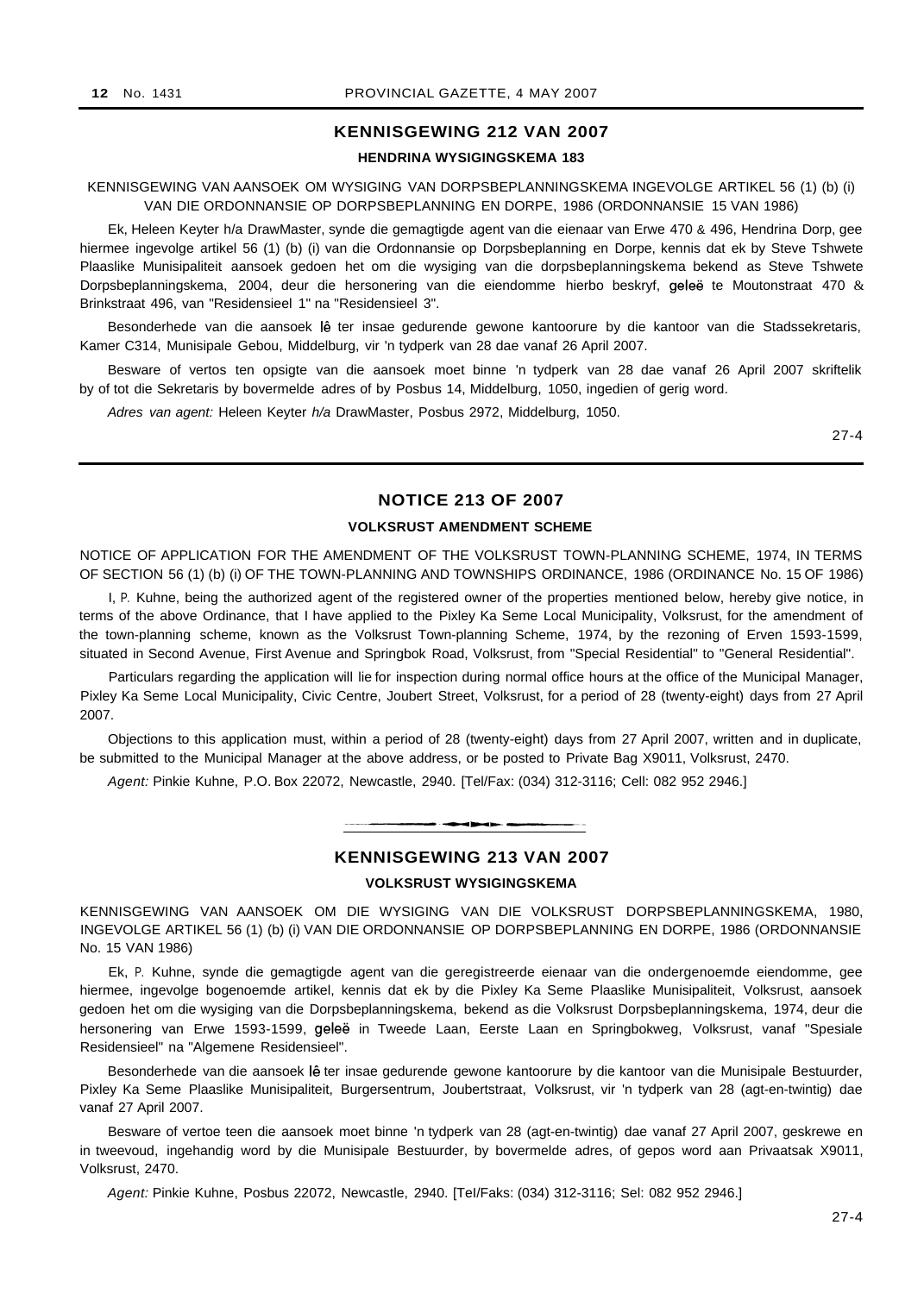## **NOTICE 214 OF 2007**

#### **VOLKSRUST AMENDMENT SCHEME**

NOTICE OF APPLICATION FOR THE AMENDMENT OF THE VOLKSRUST TOWN-PLANNING SCHEME, 1974, IN TERMS OF SECTION 56 (1) (b) (i) OF THE TOWN-PLANNING AND TOWNSHIPS ORDINANCE, 1986 (ORDINANCE No. 15 OF 1986)

I, P. KOhne, being the authorized agent of the registered owner of the properties mentioned below, hereby give notice, in terms of the above Ordinance, that I have applied to the Pixley Ka Seme Local Municipality, Volksrust, for the amendment of the Town-planning Scheme, known as the Volksrust Town-planning Scheme, 1974, by the rezoning of Erf 502, situated at 69 Suid Street, Volksrust, from "Special Residential" to "General Residential".

Particulars regarding the application will lie for inspection during normal office hours at the office of the Municipal Manager, Pixley Ka Seme Local Municipality, Civic Centre, Joubert Street, Volksrust, for a period of 28 (twenty-eight) days from 27 April 2007.

Objections to this application must, within a period of 28 (twenty-eight) days from 27 April 2007, written and in duplicate, be submitted to the Municipal Manager at the above address, or be posted to Private Bag X9011, Volksrust, 2470.

Agent: Pinkie KOhne, P.O. Box 22072, Newcastle, 2940. [Tel/Fax: (034) 312-3116; Cell: 082 952 2946.]



**KENNISGEWING 214 VAN 2007**

**VOLKSRUST WYSIGINGSKEMA**

KENNISGEWING VAN AANSOEK OM DIE WYSIGING VAN DIE VOLKSRUST DORPSBEPLANNINGSKEMA, 1980, INGEVOLGE ARTIKEL 56 (1) (b) (i) VAN DIE ORDONNANSIE OP DORPSBEPLANNING EN DORPE, 1986 (ORDONNANSIE No. 15 VAN 1986)

Ek, P. KOhne, synde die gemagtigde agent van die geregistreerde eienaar van die ondergenoemde eiendomme, gee hiermee, ingevolge bogenoemde artikel, kennis dat ek by die Pixley Ka Seme Plaaslike Munisipaliteit, Volksrust, aansoek gedoen het om die wysiging van die Dorpsbeplanningskema, bekend as die Volksrust Dorpsbeplanningskema, 1974, deur die hersonering van Erf 502, geleë in Suidstraat 69, Volksrust, vanaf "Spesiale Residensieel" na "Algemene Residensieel".

Besonderhede van die aansoek lê ter insae gedurende gewone kantoorure by die kantoor van die Munisipale Bestuurder, Pixley Ka Seme Plaaslike Munisipaliteit, Burgersentrum, Joubertstraat, Volksrust, vir 'n tydperk van 28 (agt-en-twintig) dae vanaf 27 April 2007.

Besware of vertoe teen die aansoek moet binne 'n tydperk van 28 (agt-en-twintig) dae vanaf 27 April 2007, geskrewe en in tweevoud, ingehandig word by die Munisipale Bestuurder, by bovermelde adres, of gepos word aan Privaatsak X9011, Volksrust, 2470.

Agent: Pinkie KOhne, Posbus 22072, Newcastle, 2940. [Tel/Faks: (034) 312-3116; Sel: 082 952 2946.]

27-4

## **NOTICE 215 OF 2007**

SCHEDULE 11

(Regulation 21)

#### NOTICE OF APPLICATION FOR ESTABLISHMENT OF TOWNSHIP

Mbombela Local Municipality hereby gives notice in terms of sections 69 (6)(a) and 96 of the Town Planning and Townships Ordinance, 1986 (Ordinance 15 of 1986), that an application to establish a township referred to in the annexure hereto has been received by it.

Particulars of this application will lie for inspection during normal office hours at the office of the Mbombela Local Municipality, Room 205, Second Floor, Nel Street, Nelspruit, 1200, for a period of 28 days from 27 April 2007.

Objections to or representation in respect of the application must be lodged with or made in writing and in duplicate to the above-mentioned address or at PO Box 45, Nelspruit, 1200, within a period of 28 days from 27 April 2007 (no later than 24 May 2007).

## **ANNEXURE**

## Name of Township: **Rocky Drift Extension 30 Township.**

Full name of applicant: Umsebe Development Planners.

Number of erven in proposed town and zonings:

Erven

#### **Zonings**

"Commercial" including wholesale to the public and any other uses that will be approved by the special consent of the Mbombela Local Municipality, subject to a coverage of 75%, floor area ratio of 1,5 and height of 3 storeys. 11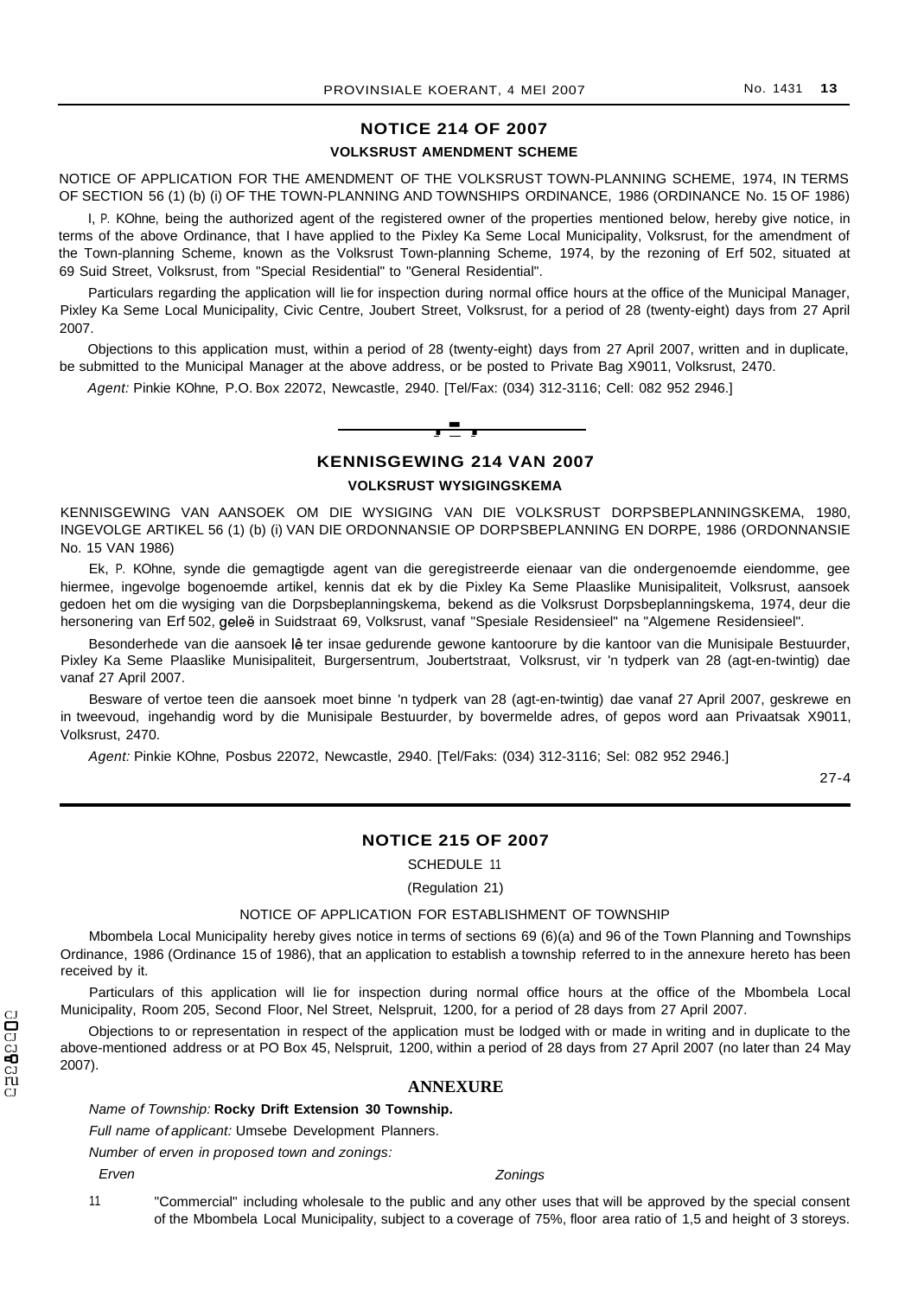- 23 "Industrial 3" and any other uses that will be approved by the special consent of the Mbombela Local Municipality, subject to a coverage of 75%, floor area ratio of 1,5 and height of 2 storeys (10m).
- 1 "Special" for Private Road purposes, Security Access Control facilities and ancillary uses.

35 Total

Description of land on which township is to be established: Portions 8 and 12 of the farm Werksaam 107 JU.

Locality of the proposed township: The properties are situated within the area of jurisdiction of the Mbombela Local Municipality, north-east of Rocky Drift, roughly in the south-eastern corner of the intersection between the R40 Road and the 0812 (Rocky Drift/KMIA) Road.

#### Reference No.: PODEN (p1522).



## KENNISGEWING 215 VAN 2007

#### BYLAE 11

(Regulasie 21)

## KENNISGEWING VAN AANSOEK OM STIGTING VAN DORP

Mbombela Plaaslike Munisipaliteit, gee hiermee ingevolge artikels 69 (6) (a) en 96 van die Dorpsbeplanning en Dorpe Ordonnansie, 1986 (Ordonnansie 15 van 1986), kennis dat 'n aansoek om die dorp in die bylae hierby genoem, te stig deur hom ontvang is.

Besonderhede van die aansoek lê ter insae gedurende gewone kantoorure by die Mbombela Plaaslike Munisipaliteit, Kamer 205, Tweede Vloer, Nelstraat, Nelspruit, vir 'n tydperk van 28 dae vanaf 27 April 2007.

Besware teen of vertoë ten opsigte van die aansoek moet binne 'n tydperk van 28 dae vanaf 27 April 2007 (nie later as 24 Mei 2007), skriftelik en in tweevoud by bovermelde adres of by Posbus 45, Nelspruit, 1200, ingedien of gerig word.

#### BYLAE

Naam van dorp: Rocky Drift Uitbreiding 30 Dorp.

Volle naam van applikant: Umsebe Ontwikkelingsbeplanners.

Aantal erwe in voorgestelde dorp en sonerings:

Erwe

#### Sonerings

- 11 "Kommersieel", insluitende groothandel aan die publiek en enige ander gebruike wat deur die toestemming van Mbombela Plaaslike Munisipaliteit goedgekeur mag word, onderhewig aan 'n dekking van 75%, vloeroppervlakte-verhouding van 1,5 en hoogte van 3 verdiepings.
- 23 "Nywerheid 3" en enige ander gebruike wat deur die toestemming van Mbombela Plaaslike Munisipaliteit goedgekeur mag word, onderhewig aan 'n dekking van 750/0, vloeroppervlakte-verhouding van 1,5 en hoogte van 2 verdiepings (10m).
- 1 "Spesiaal" vir doeleindes van 'n Privaat pad, Sekuriteits-toegangsbeheer fasiliteite en aanverwante gebruike.
- 35 Totaal

Beskrywing van grond waarop dorp gestig steen te word: Gedeeltes 8 en 12 van die plaas Werksaam 107 JU.

Ligging van voorgestelde dorp: Die eiendomme is geleë binne die jurisdiksie gebied van die Mbombela Plaaslike Munisipaliteit, noord-oos van Rocky Drift, naastenby in die suid-oostelike hoek van die kruising tussen die R40 Pad en die 0812 (Rocky Drift/KMIA) Pad.

Verwysingsnommer: PODEN (p1522).

Adres van agent: Umsebe Ontwikkelingsbeplanners, Posbus 12367, Nelspruit, 1200. Tel. (013) 752-4710.

27-4

## NOTICE 216 OF 2007

SCHEDULE 11

(Regulation 21)

#### NOTICE OF APPLICATION FOR ESTABLISHMENT OF TOWNSHIP

Mbombela Local Municipality, hereby gives notice in terms of section 69 (6) (a) and 96 of the Town-planning and Townships Ordinance, 1986 (Ordinance 15 of 1986), that an application to establish a township referred to in the Annexure hereto, has been received by it.

Particulars of this application will lie for inspection during normal office hours at the office of the Mbombela Local Municipality, Room 205, Second Floor, Nel Street, Nelspruit, 1200, for a period of 28 days from 27 April 2007.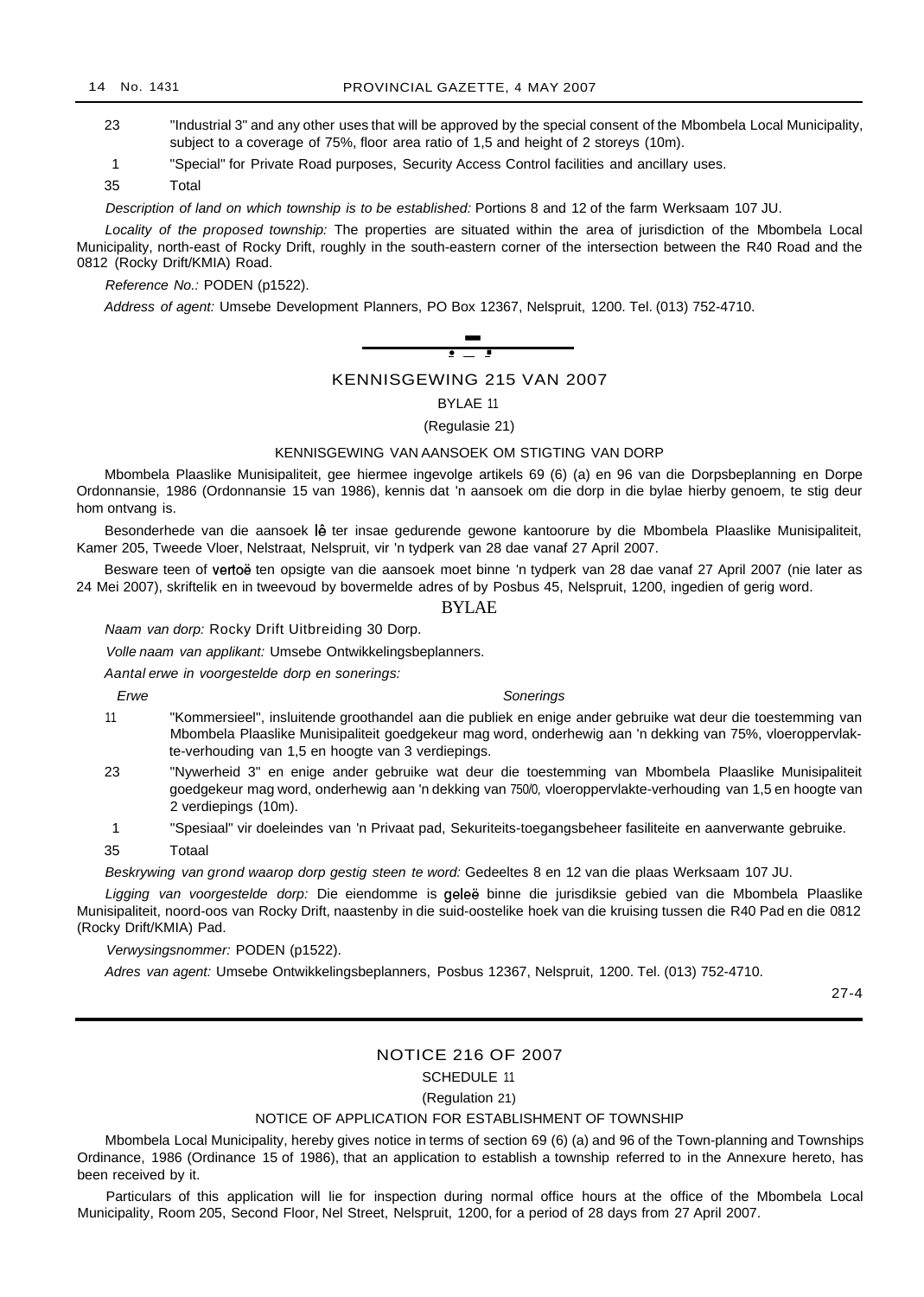Objections to or representations in respect of the application must be lodged with or made in writing and in duplicate to the above-mentioned address or at PO Box 45, Nelspruit, 1200, within a period of 28 days from 27 April 2007 (no later than 24 May 2007).

#### ANNEXURE

Name of township: Sonheuwel Extension 14 Township.

Full name of applicant: Umsebe Development Planners.

Number of erven in proposed town and zonings:

#### Zonings:

15 "Residential 3" with a floor area ratio of 0,35 (±1 ha erven).

- $\alpha$ "Residential 3" with a floor area ratio of 0,9 (minimum size of erven is 2 000 rn").
- 1 "Private Open Space" and uses ancillary thereto.
- 1 "Special" for Private Road purposes, Security Access Control facilities and ancillary uses.
- 1 Existing Public Roads
- 27 Total

Description of land on which township is to be established: Portion 15 of the farm Beryl 313 JT.

Locality of the proposed township: The property is situated within the area of jurisdiction of the Mbombela Local Municipality, approximately 400 m east of the R40 Nelspruit-Barberton Road, adjacent south of Sonheuwel Extension 1 and Sonheuwel Extension 2 Township, east of the Tshwane Technikon and adjacent west of Sonheuwel Extension 8 Township (The Rest Eco Estate).

#### Reference No: KCVG-0-1 (P1531)

Address of agent: Umsebe Development Planners, PO Box 12367, Nelspruit, 1200. Tel. (013) 752-4710.



BYLAE 11

#### (Regulasie 21)

#### KENNISGEWING VAN AANSOEK OM STIGTING VAN DORP

Mbombela Plaaslike Munisipaliteit, gee hiermee ingevolge artikels 69 (6) (a) en 96 van die Dorpsbeplanning en Dorpe Ordonnansie, 1986 (Ordonnansie 15 van 1986), kennis dat 'n aansoek om die dorp in die Bylae hieronder genoem, te stig deur hom ontvang is.

Besonderhede van die bogenoemde aansoek lê ter insae gedurende gewone kantoorure by die Mbombela Plaaslike Munisipaliteit, Kamer 205, Tweede Vloer, Nelstraat, Nelspruit, vir 'n tydperk van 28 dae vanaf 27 April 2007.

Besware teen of vertoë ten opsigte van die aansoek moet binne 'n tydperk van 28 dae vanaf 27 April 2007 (nie later as 24 Mei 2007) skriftelik en in tweevoud by bovermelde adres of by Posbus 45, Nelspruit, 1200, ingedien of gerig word.

#### BYLAE

Naam van dorp: Sonheuwel Uitbreiding 14 Dorp.

Volle naam van applikant: Umsebe Ontwikkelingsbeplanners.

Aantal erwe in voorgestelde dorp en sonerings:

## Erwe Sonerings

15 "Residensieel 3" met 'n vloeroppervlak-verhouding van 0,35 (±1 ha erwe).

9 "Residesieel 3" met 'n vloeroppervlak-verhouding van 0,9 (minimum grootte van erwe is 2 000 rn"),

- 1 "Privaat Oop Ruimte" en gebruike bykomstig daartoe.
- § <sup>1</sup> "Spesiaal" vir doeleindes van 'n Privaat pad, Sekuriteits-toegangsbeheer fasiliteite en aanverwante gebruike.
- § <sup>1</sup> Bestaande Openbare Paaie.
- 27 Totaal

Beskrywing van grond waarop dorp gestig steen te word: Gedeelte 15 van die plaas Beryl 313 JT.

Ligging van voorgestelde dorp: Die eiendom is geleë binne die jurisidiksie gebied van die Mbombela Plaaslike Munisipaliteit, ongeveer 400 moos van die R40 Nelspruit-Barberton Pad, aanliggend suid van Sonheuwel Uitbreiding 1 en Sonheuwel Uitbreiding 2 Dorpe, 005 van die Tswane Technikon en aanliggend wes van Sonheuwel Uitbreiding 8 Dorp (The Rest Eco Estate).

#### Verwysingsnommer: KCVG-0-1 (P1531)

Adres van agent: Umsebe Ontwikkelingsbeplanners, Posbus 12367, Nelspruit, 1200. Tel. (013) 752-4710.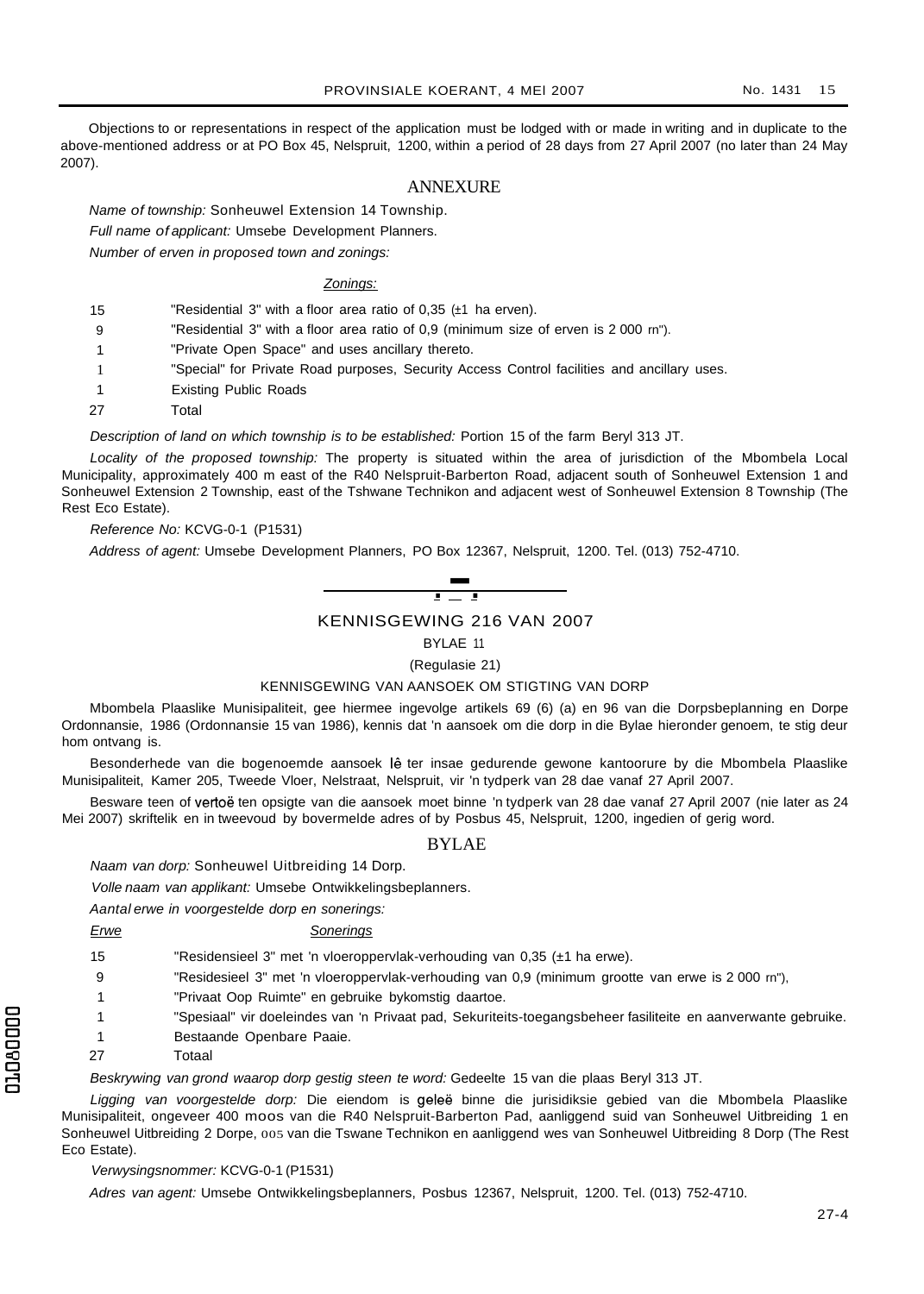## **GENERAL NOTICE 219 OF 2007**

#### **NOTICE**

NOTICE OF APPLICATION FOR THE AMENDMENT OF TOWN-PLANNING SCHEME IN TERMS OF SECTION 56 (1) (b) (i) OF THE TOWN-PLANNING AND TOWNSHIPS ORDINANCE, 1986 (ORDINANCE 15 OF 1986)

We, Aksion Plan, being the authorised agent of the registered owners of the properties mentioned hereunder, hereby gives notice in terms of section 56 (1) (b) (i) of the Town-planning and Townships Ordinance, 1986 (Ordinance 15 of 1986), that we have applied to the Mbombela Local Municipality for the amendment of the town-planning scheme known as Nelspruit Townplanning Scheme, 1989, by the rezoning of the properties described as follows:

#### **NELSPRUIT AMENDMENT SCHEME 1436**

Erf 543, Sonheuwel Extension 1, situated at 20 Polvy Street, Sonheuwel Extension 1, from "Residential 1" with one dwelling unit per ert to "Residential 1" with one dwelling per unit per 700  $m^2$ .

### **NELSPRUIT AMENDMENT SCHEME 1437**

Portion 220 of Erf 1463, Sonheuwel Extension 1, situated at 9 Cecilia Street, from "Residential 1" with one dwelling unit pere erf to "Residential 1" with one dwelling unit per 700 m",

#### **NELSPRUIT AMENDMENT SCHEME 1438**

Erf 65, Sonheuwel, situated at 8 Nel Street, from "Business 4" to "Business 4" with a higher FAR.

#### **NELSPRUIT AMENDMENT SCHEME 1439**

Erf 64, Sonheuwel, situated at 9 Van Resnburg Street, from "Business 4" to "Business 1" for offices and residential units (excluding shops).

Particulars of this application will lie for inspection during normal office hours at the office of the Municipal Manager, Mbombela Local Municipality, Department of Urban and Rural Management, Civic Centre, Nel Street, Nelspruit, for a period of 28 days from 4 May 2007.

Objections to or representations in respect of the application must be lodged with or made in writing to the Municipal Manager at the above address or at Mbombela Local Municipality, POBox 45, Nelspruit, 1200, within a period of 28 days from 4 May 2007.

Address of applicant: Aksion Plan, POBox 7604, Nelspruit, 1200. Tel: (013) 741-1160. Fax: (013) 741-1160. (E-mail: aksion@yebo.co.za).



## **ALGEMENE KENNISGEWING 219 VAN 2007**

#### KENNISGEWING

KENNISGEWING VAN AANSOEK OM WYSIGING VAN DORPSBEPLANNINGSKEMA INGEVOLGE ARTIKEL 56 (1) (b) (i) VAN DIE ORDONNANSIE OP DORPSBEPLANNING EN DORPE, 1986 (ORDONNANSIE 15 VAN 1986)

Ons, Aksion Plan, synde die gemagtigde agent van die geregistreerde eienaars van die eiendomme hieronder vermeld, gee hiermee ingevolge artikel 56 (1) (b) (i) van die Ordonnansie op Dorpsbeplanning en Dorpe, 1986 (Ordonnansie 15 van 1986), kennis dat ons by die Mbombela Plaaslike Munisipaliteit aansoek gedoen het om die wysiging van dorpsbeplanningskema, bekend as Nelspruit-dorpsbeplanningskema, 1989, deur die hersonering van die eiendomme hieronder beskryf:

#### **NElSPRUIT-WYSIGINGSKEMA 1436**

Erf 543, Sonheuwel Uitbreiding 1, geleë te Polvystraat 20, vanaf "Residensieel 1" met een woonhuis per ert na "Residensieel 1" met een woonhuis per 700 m<sup>2</sup>.

#### **NElSPRUIT-WYSIGINGSKEMA 1437**

Gedeelte 220 van Erf 1463, Sonheuwel Uitbreding 1, gelee te Ceciliastraat 9 vanaf "Residensieel 1" met een woonhuis per ert na "Residensieel 1" met een woonhuis per 700 m<sup>2</sup>.

#### **NElSPRUIT-WYSIGINGSKEMA 1438**

Erf 65, Sonheuwel, geleë te Nelstraat 8 vanaf "Besigheid 4" na "Besigheid 4" met 'n verhogde VRV.

#### **NElSPRUIT-WYSIGINGSKEMA 1439**

Erf 64, Sonheuwel, geleë te Van Rensburgstraat 9 vanaf "Besigheid 4" na "Besigheid 1" vir slegs kantore en woonstelle (uitgesluit winkels).

Besonderhede van die bogenoemde aansoek lê ter insae gedurende kantoorure by die kantoor van die Munisipale Bestuurder, Mbombela Plaaslike Munisipaliteit, Departement van Stedelik en Landelike Bestuur, Burgersentrum, Nelstraat, Nelspruit, vir 'n tydperk van 28 dae vanaf 4 Mei 2007.

Besware teen of vertoe ten opsigte van die aansoek moet binne 'n tydperk van 28 dae vanaf 4 Mei 2007 skriftelik by of tot die Munisipale Bestuurder by bovermelde adres of Mbombela Plaaslike Munisipaliteit, Posbus 45, Nelspruit, 1200, ingedien of gerig word.

Adres van applikant: Aksion Plan, Posbus 7604, Nelspruit, 1200. Tel: (013) 741-1160. Faks: (013) 741-1160. (E-mail: aksion@yebo.co.za).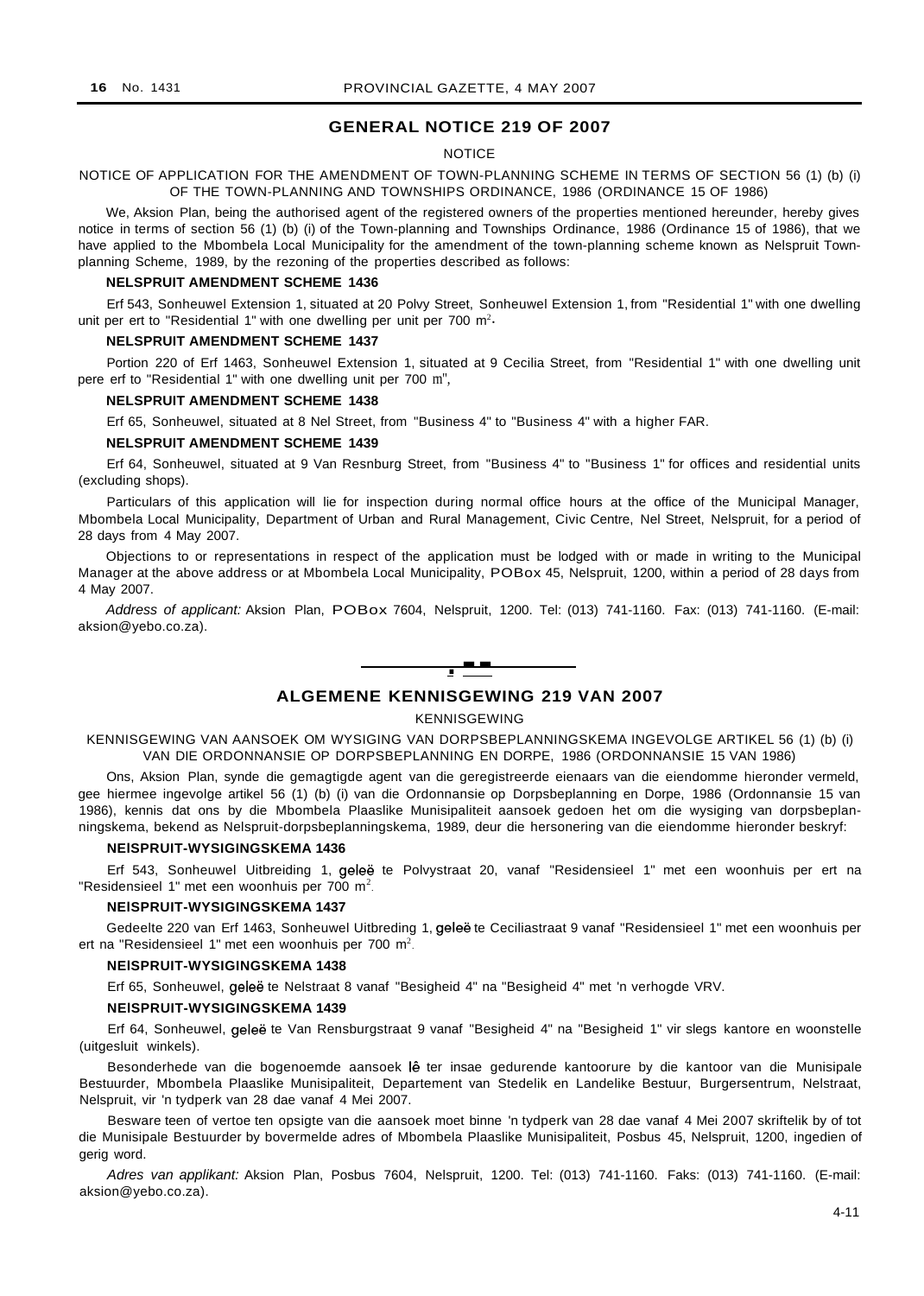### **NOTICE 220 OF 2007**

## **KRIEl AMENDMENT SCHEME 165**

NOTICE OF APPLICATION FOR AMENDMENT OF TOWN-PLANNING SCHEME IN TERMS OF SECTION 56 (1) (b) (i) OF THE TOWN-PLANNING AND TOWNSHIPS ORDINANCE, 1986 (ORDINANCE 15 OF 1986)

I, HL Susan, the authorised agent of the owner of Erf 3596, Kriel X14, Registration Division IS, Province of Mpumalanga, hereby give notice in terms of section 56 (1) (b) (i) of the Town-planning and Townships Ordinance, 1986, that I have applied to Emalahleni Local Council for the amendment of the town-planning scheme known as Kriel Town-planning Scheme, 1992, by the rezoning of the property described above, situated at 86 Mooilaan Avenue, Kriel Extension 14, from "Residential 1" to "Residential 3".

Particulars of the application will lie for inspection during normal office hours at the office of the Chief Town Planner, Civic Centre, President Avenue, Witbank, for a period of 28 days from 4 May 2007.

Objections to or representations in respect of the application must be lodged with or made in writing to the Municipal Manager at the above address or at PO Box 3, Witbank, 1035, within a period of 28 days from 4 May 2007.

Address of agent: Reed & Partners Land Surveyors Secunda, PO Box 985, Secunda, 2302. Tel. (017) 631-1394. Fax (017) 631-1770.



#### **KENNISGEWING 220 VAN 2007**

#### **KRIEl-WYSIGINGSKEMA 165**

KENNISGEWING VAN AANSOEK OM WYSIGING VAN DORPSBEPLANNINGSKEMA INGEVOLGE ARTIKEL 56 (1) (b) (i) VAN DIE ORDONNANSIE OP DORPSBEPLANNING EN DORPE, 1986 (ORDONNANSIE 15 VAN 1986)

Ek, HL Susan, synde die gemagtigde agent van die eienaar van Erf 3596, Kriel X14, Registraise Afdeling IS, provinsie Mpumalanga, gee hiermee ingevolge artikel 56 (1) (b) (i) van die Ordonnansie op Dorpsbeplanning en Dorpe, 1986, kennis dat ek by die Emalahleni Plaaslike Raad aansoek gedoen het om die wysiging van die dorpsbeplanningskema bekend as Krieldorpsbeplanningskema, 1992, deur die hersonering van die eiendom hierbo beskryf, geleë te Mooilaanstraat 86, Kriel Uitbreiding 14, van "Residensieel 1" na "Residensieel 3".

Besonderhede van die aansoek lê ter insae gedurende gewone kantoorure by die kantoor van die Hoof Stadbeplanner, Burgersentrum, Presidentlaan, Witbank, vir 'n tydperk van 28 dae vanaf 4 Mei 2007.

Besware of vertoe ten opsigte van die aansoek moet binne In tydperk van 28 dae vanaf 4 Mei 2007 skriftelik by of tot die Munisipale Bestuurder by bovermelde adres of by Posbus 3, Witbank, 1035, ingedien of gerig word.

Adres van die agent: Reed & Vennote Landmeters Secunda, Posbus 985, Secunda, 2302. Tel. (017) 631-1394. Fax (017) 631-1770.

4-11

## **NOTICE 221 OF 2007**

#### **SECUNDA AMENDMENT SCHEME 96**

NOTICE OF APPLICATION FOR AMENDMENT OF TOWN-PLANNING SCHEME IN TERMS OF SECTION 56 (1) (b) (i) OF THE TOWN-PLANNING AND TOWNSHIPS ORDINANCE, 1986 (ORDINANCE 15 OF 1986)

I, HL Susan, the authorised agent of the owner of Erf 4347, Secunda X9, Registration Division IS, Province of Mpumalanga, hereby give notice in terms of section 56 (1) (b) (i) of the Town-planning and Townships Ordinance, 1986, that I have applied to Govan Mbeki Municipality for the amendment of the town-planning scheme known as Secunda Town-planning Scheme, 1993, by the rezoning of the property described above, situated at 9 Vaalrivier Street, Secunda X9 from "Residential 1" to "Special".

Particulars of the application will lie for inspection during normal office hours at the office of the Municipal Manager, Govan Mbeki Municipality, Civic Centre, Secunda, 2302, for a period of 28 days from 4 May 2007.

Objections to or representations in respect of the application must be lodged with or made in writing to the Municipal Manager, Govan Mbeki Municipality, Private Bag X1017, Secunda, 2302, within a period of 28 days from 4 May 2007.

Address of agent: Reed & Partners Land Surveyors Secunda, PO Box 15510, Secunda, 2302. Tel. (017) 631-1394. Fax (017) 631-1770.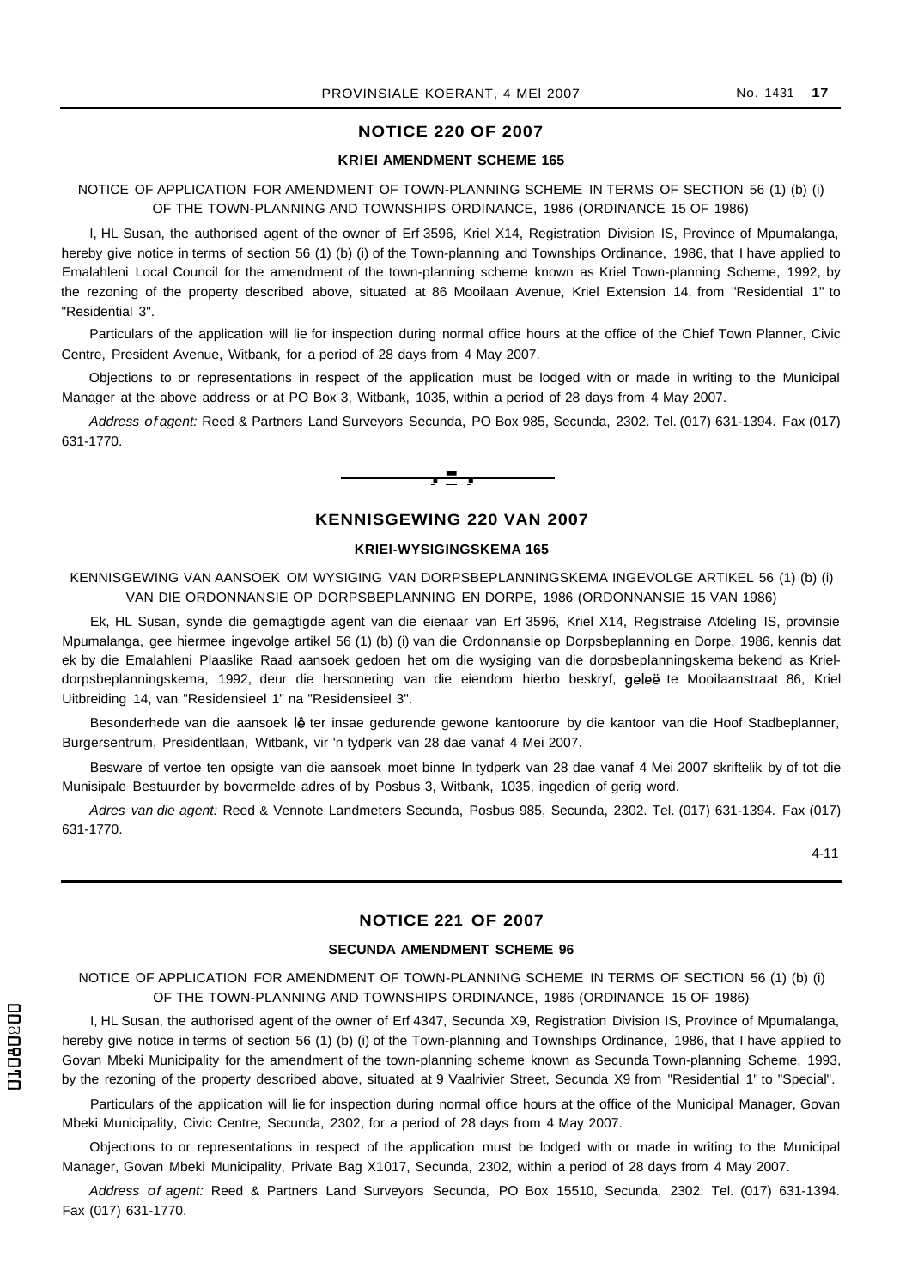## **KENNISGEWING 221 VAN 2007**

#### **SECUNDA-WYSIGINGSKEMA 96**

KENNISGEWING VAN AANSOEK OM WYSIGING VAN DORPSBEPLANNINGSKEMA INGEVOLGE ARTIKEL 56 (1) (b) (ii) VAN DIE ORDONNANSIE OP DORPSBEPLANNING EN DORPE, 1986 (ORDONNANSIE 15 VAN 1986)

Ek, HL Susan, synde die gemagtigde agent van die eienaar van Erf 4347, Secunda X9, Registrasie Afdeling IS, provinsie Mpumalanga, gee hiermee ingevolge artikel 56 (1) (b) (i) van die Ordonnansie op Dorpsbeplanning en Dorpe, 1986, kennis dat ek by die Govan Mbeki Munisipaliteit aansoek gedoen het om die wysiging van die dorpsbeplanningskema bekend as Secundadorpsbeplanningskema, 1993, deur die hersonering van die eiendom hierbo beskryf, geleë te Vaalrivierstraat 9, Secunda X9, van "Residensieel 1" na "Spesiaal".

Besonderhede van die aansoek lê ter insae gedurende gewone kantoorure by die kantoor van die Munisipale Bestuurder, Govan Mbeki Municipality, Burger Sentrum, Secunda, 2302, vanaf 4 Mei 2007.

Besware of vertoe ten opsigte van die aansoek moet binne 'n tydperk van 28 dae vanaf 4 Mei 2007 skriftelik by of tot die Munisipale Bestuurder, Govan Mbeki Municipality, Burgersentrum, Secunda, 2302, gerig word.

Adres van die agent: Reed & Vennote Landmeters Secunda, Posbus 985, Secunda, 2302. Tel. (017) 631-1394. Fax (017) 631-1770.

4-11

## **NOTICE 222 OF 2007**

NOTICE OF APPLICATION FOR AMENDMENT OF TOWN-PLANNING SCHEME IN TERMS OF SECTION 56 (1) (b) (i) OF THE TOWN-PLANNING AND TOWNSHIPS ORDINANCE, 1986 (ORDINANCE 15 OF 1986)

#### **SECUNDA TOWN-PLANNING SCHEME, 1993**

I, Johan v.d. Westhuizen TRP (SA)/Werner Botha TRP (SA), being the authorized agent of the owner of Erf 5284, Secunda Extension 15, hereby give notice in terms of section 56 (1) (b) (i) of the Town-planning and Townships Ordinance, 1986, that we have applied to Govan Mbeki Municipality for the amendment of the town-planning scheme known as Secunda Town-planning Scheme, 1993, by the rezoning of the property described above, situated at 24 Sheba Street, Secunda, from 'Residential 1" to 'Reaidential 2" for a boarding house and ancillary administration office.

Particulars of the application will lie for inspection during normal office hours at the office of: The Municipal Manager, Municipal Offices, Central Business Area, Secunda, for a period of 28 days from 4 May 2007.

Objections to or representations in respect of the application must be lodged with or made in writing to the Municipal Manager at the above address or at Private Bag X1017, Secunda, 2302, within a period of 28 days from 4 May 2007.

Authorized agent: Wes Town Planners CC, PO Box 36558, Menlo Park, Pretoria, 0102. Tel. (012) 348-8798.

(Ref. No. BR0234)



## **KENNISGEWING 222 VAN 2007**

KENNISGEWING VAN AANSOEK OM WYSIGING VAN DORPSBEPLANNINGSKEMA INGEVOLGE ARTIKEL 56 (1) (b) (i) VAN DIE ORDONNANSIE OP DORPSBEPLANNING EN DORPE, 1986 (ORDONNANSIE 15 VAN 1986)

#### **SECUNDA-DORPSBEPLANNINGSKEMA, 1993**

Ek, Johan van der Westhuizen SS (SA)/Werner Botha SS (SA), synde die gemagtigde agent van die eienaar van Erf 5284, Secunda Uitbreiding 15, gee hiermee ingevolge artikel 56 (1) (b) (i) van die Ordonnansie op Dorpsbeplanning en Dorpe, 1986, kennis dat ons by die Govan Mbeki Munisipaliteit aansoek gedoen het om die wysiging van die dorpsbeplanningskema bekend as Secunda-dorpsbeplanningskema, 1993, deur die hersonering van die eiendom hierbo beskryf, gelee te Shebastraat 24, Secunda, vanaf "Residensieel 1" na "Residensieel 2" vir 'n losieshuis en aanverwante administratiewe kantoor.

Besonderhede van die aansoek lê ter insae gedurende gewone kantoorure by die kantoor van: Die Munisipale Bestuurder, Munisipale Kantore, Sentrale Besigheidsgebou, Secunda, vir 'n tydperk van 28 de vanaf 4 Mei 2007.

Besware teen of vsrtoe ten opsigte van die aansoek moet binne 'n tydperk van 28 dae vanaf 4 Mei 2007 skriftelik by of tot die Munisipale Bestuurder, by bovermelde adres of by Privaatsak X1017, Secunda, 2302, ingedien of gerig word.

Gemagtigde agent: Wes Town Planners CC, Posbus 36558, Menlo Park, Pretoria, 0102. Tel. (012) 348-8798.

(Verwys No. BR0234)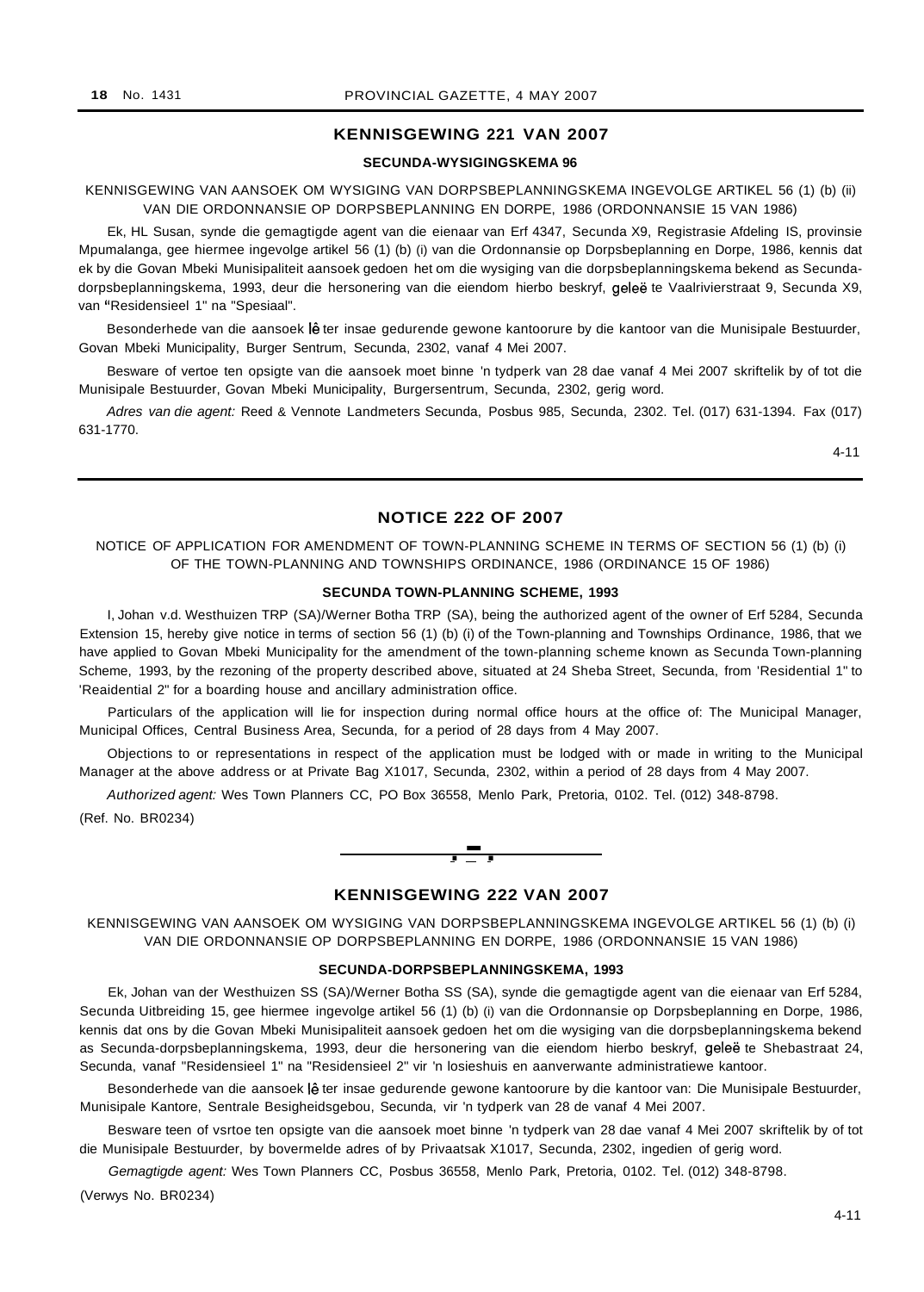## **GENERAL NOTICE 223 OF 2007**

#### **WITBANK AMENDMENT SCHEME 987**

NOTICE OF APPLICATION FOR AMENDMENT OF THE WITBANK TOWN-PLANNING SCHEME, 1991, IN TERMS OF SECTION 56 (1) (b) (i) OF THE TOWN-PLANNING AND TOWNSHIPS ORDINANCE, 1986

We, Welwyn Town and Regional Planners, being the authorised agent of the owners of Erven 2797, 2798, 2799 and 2800, Benfleur Extension 11, hereby give notice in terms of section 56 (1) (b) (i) of the Town-planning and Townships Ordinance, 1986, that I have applied to the Emalahleni Local Municipality for the amendment of the town-planning scheme known as the Witbank Town-planning Scheme, 1991, by the rezoning of the erven described above, situated on Corridor Street, Route 4, Business Park, from "Commercial" to "Business 2" with an increased height zone.

Particulars of the application will lie for inspection during normal office hours at the office of the Chief Town Planner, Third Floor, Civic Centre, Mandela Avenue, Witbank, for a period of 28 days from 4 May 2007.

Objections to or representations in respect of the application must be lodged with or made in writing to the Municipal Manager at the above address or at P.O. Box 3, Witbank, 1035, within a period of 28 days from 4 May 2007.

Address of applicant: Welwyn Town and Regional Planners, P.O. Box 4708, Middelburg, 1050. Tel. (013) 282-8992.



## **ALGEMENE KENNISGEWING 223 VAN 2007**

#### **WITBANK-WYSIGINGKEMA 987**

KENNISGEWING VAN AANSOEK OM WYSIGING VAN DIE WITBANK-DORPSBEPLANNINGSKEMA, 1991, INGEVOLGE ARTIKEL 56 (1) (b) (i) VAN DIE ORDONNANSIE OP DORPSBEPLANNING EN DORPE, 1986

Ons, Welwyn Stad- en Streeksbeplanners, synde die gemagtigde agent van die eienaars van Erwe 2797, 2798, 2799 en 2800, Benfleur-uitbreiding 11, gee hiermee ingevolge artikel 56 (1) (b) (i) van die Ordonnansie op Dorpsbeplanning en Dorpe, 1986, kennis dat ek by die Emalahleni Plaaslike Munisipaliteit aansoek gedoen het om die wysiging van die dorpsbeplanningskema, bekend as die Witbank-dorpsbeplanningskema, 1991, deur die hersonering van die eiendomme hierbo beskryf, gelee te Corridorstraat, Route 4, Besigheidspark, vanaf "Kommersieel" na "Besigheid 2" met 'n gewysigde hoogtesone.

Besonderhede van die aansoek lê ter insae gedurende gewone kantoorure by die Hoof Stadsbeplanner, Derde Vloer, Burgersentrum, Mandelarylaan, Emalahleni, vir 'n tydoerk van 28 dae vanaf 4 Mei 2007.

Besware teen of vertoë ten opsigte van die ansoek moet binne 'n tydperk van 28 dae vanaf 4 Mei 2007 skriftelik tot die Munisipale Bestuurder by bovermelde adres of by Posbus 3, Witbank, 1035, ingedien of gerig word.

Adres van applikant: Welwyn Stads- en Streekbeplanners, Posbus 4708, Middelburg, 1050. Tel. (013) 282-8992.

4-11

#### **GENERAL NOTICE 224 OF 2007**

#### **LYDENBURG AMENDMENT SCHEME 204195**

We. Terraplan Associates, being the authorised agents of the owner of Erf 1/547, Lydenburg, hereby give notice in terms of section 56 (1) (b) (i) & (ii) of the Town-planning and Townships Ordinance, 1986, that we have applied to the Thaba Chweu Municipality, Lydenburg Administrative Unit for the amendment of the town-planning scheme known as Lydenburg Townplanning Scheme, 1995, by the rezoning of the property described above, situated at 40 De Villiers Street, Lydenburg, from "Residential 1" to "Residential 2" at a density of 30 units per hectare (3 units).

Particulars of the application will lie for inspection during normal office hours at the office of the Municipal Manager, Thaba Chweu Municipality, Lydenburg Administrative Unit, Sentraal Street, Lydenburg, for the period of 28 days from 04/05/2007.

Objections to or representations in respect of the application must be lodged with or made in writing to the Municipal Manager at the above address or at PO Box 61, Lydenburg, 1120, within a period of 28 days from 04/05/2007.

Address of agent: (HS1696) Terraplan Associates, PO Box 1903, Kempton Park, 1620.

**CJ \_\_•** ....\_..............\_--~-

#### **ALGEMENE KENNISGEWING 224 VAN 2007**

#### **LYDENBURG-WYSIGINGKEMA 204/95**

Ons, Terraplan Medewerkers, synde die gemagtigde agente van Erf 1/547, Lydenburg, gee hiermee ingevolge artikel 56 (1) (b) (i) & (ii) van die Ordonnansie op Dorpsbeplanning en Dorpe, 1986, kennis dat ons by die Thaba Chweu Munisipaliteit, Lydenburg Administratiewe Eenheid aansoek gedoen het om die wysiging van die dorpsbeplanningskema, bekend as Lydenburg-dorpsbeplanningskema, 1995, deur die hersonering van die eiendom hierbo beskryf, geleë op De Villiersstraat 40, Lydenburg, vanaf "Residensieel 1" na "Residensieel 2" teen 'n digtheid van 30 eenhede per hektaar (3 eenhede).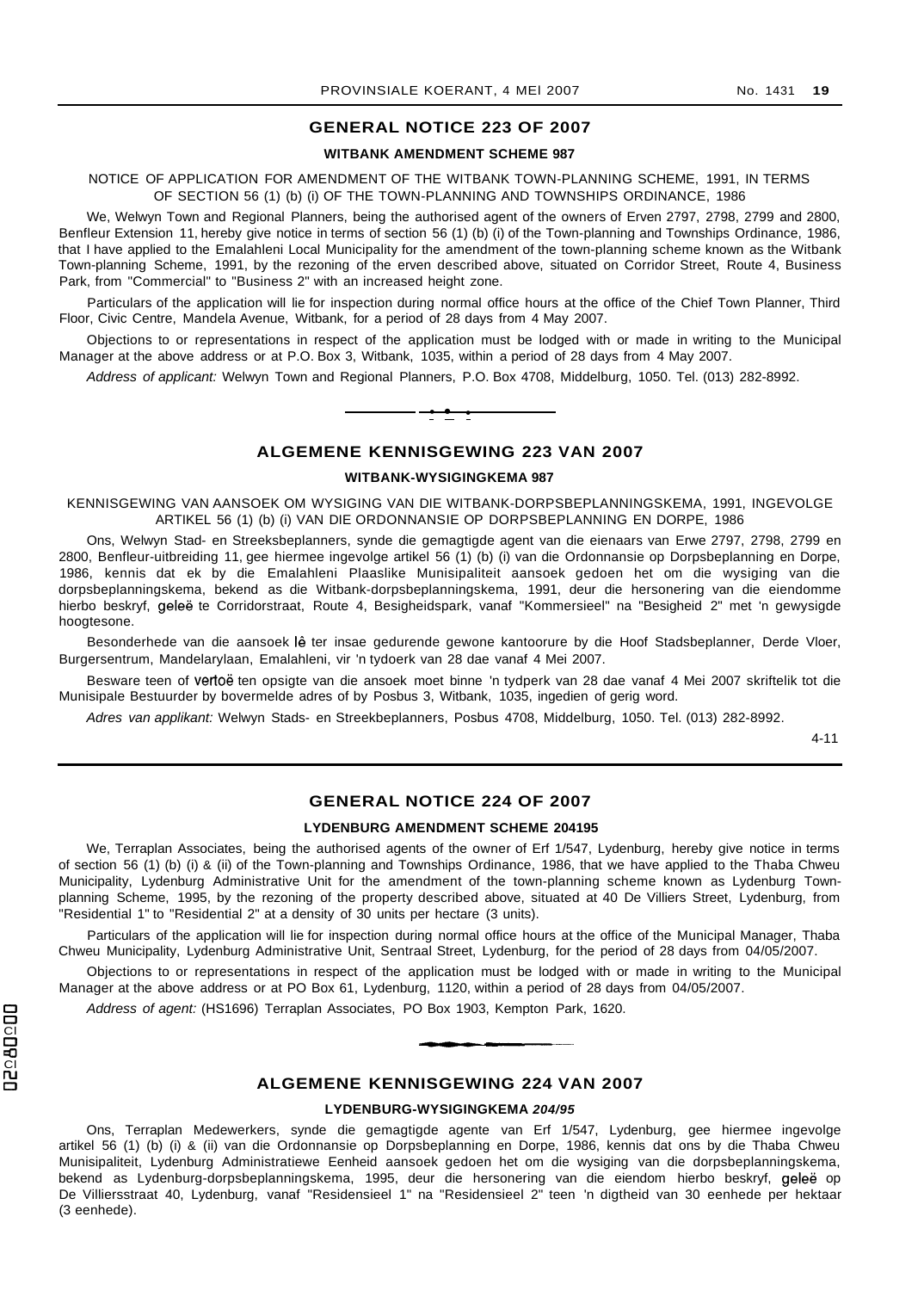Besonderhede van die aansoek lê ter insae gedurende gewone kantoorure by die kantoor van die Munisipale Bestuurder, Thaba Chweu Munisipaliteit, Lydenburg Administratiewe Eenheid, Sentraalstraat, Lydenburg, vir In tydperk van 28 dae vanaf 04/05/2007.

Besware teen of vertos ten opsigte van die aansoek moet binne In tydperk van 28 dae vanaf *04/05/2007* skriftelik by of tot die Munisipale Bestuurder by bovermelde adres of by Posbus 61, Lydenburg, 1120, ingedien of gerig word.

Adres van agent: (HS1696) Terraplan Medewerkers, Posbus 1903, Kempton Park, 1620.

4-11

## **GENERAL NOTICE 225 OF 2007**

## **LYDENBURG AMENDMENT SCHEME 174/95**

NOTICE OF APPLICATION FOR AMENDMENT OF THE LYDENBURG TOWN-PLANNING SCHEME, 1995, IN TERMS OF SECTION 56 (1) (b) (i) OF THE TOWN-PLANNING AND TOWNSHIPS ORDINANCE, 1986 (ORDINANCE 15 OF 1986)

I, ME Human TRP(SA), being the authorised agent of the owner of Portion 4 of the Stand 597, Lydenburg, hereby give notice in terms of section 56 (1) (b) (i) of the Town-planning and Townships Ordinance, 1986, that I have applied to Thaba Chweu Municipality for the amendment of the town-planning scheme known as the Lydenburg Town-planning Scheme, 1995, by the rezoning of the property described above, situated on Noord Street, from "Residential 1" to "Residential 2" with a density of 30 dwelling units per hectare.

Particulars of the application will lie for inspection during normal office hours at the office of the Chief Town Planner, 3 Central Street, Lydenburg, for a period of 28 days from 4 May 2007.

Objections to or representations in respect of the application must be lodged with or made in writing to the Municipal Manager at the above address or at P.O. Box 61, Lydenburg, 1120, within a period of 28 days from 4 May 2007.

Address of applicant: Welwyn Town and Regional Planners, P.O. Box 4708, Middelburg, 1050. Tel: (013) 282-8992.



## **ALGEMENE KENNISGEWING 225 VAN 2007**

#### **LYDENBURG-WYSIGINGKEMA 174/95**

KENNISGEWING VAN AANSOEK OM WYSIGING VAN DIE LYDENBURG-DORPSBEPLANNINGSKEMA, 1995, INGEVOLGE ARTIKEL 56 (1) (b) (i) VAN DIE ORDONNANSIE OP DORPSBEPLANNING EN DORPE, 1986 (ORDONNANSIE 15 VAN 1986)

Ek, ME Human SS(SA), synde die gemagtigde agent van die eienaar van Gedeelte 4 van Erf 597, Lydenburg, gee hiermee ingevolge artikel 56 (1) (b) (i) van die Ordonnansie op Dorpsbeplanning en Dorpe, 1986, kennis dat ek by die Thaba Chweu Munisipale Raad aansoek gedoen het om die wysiging van die dorpsbeplanningskema, bekend as die Lydenburgdorpsbeplanningskema, 1995, deur die hersonering van die eiendom hierbo beskryf, geleë te hoek van Noordstraat van "Residensieel 1" na "Residensieel 2" met In digtheid 30 eenhede per hektaar.

Besonderhede van die aansoek lê ter insae gedurende kantoorure by die Hoof Stadsbeplanner, Centralstraat 3, Lydenburg, vir In tydperk van 28 dae vanaf 4 Mei 2007.

Besware teen of vertoe ten opsigte van die aansoek moet binne In tydperk van 28 dae vanaf 4 Mei 2007 skriftelik tot die Munisipale Bestuurder by bovermelde adres of by Posbus 61, Lydenburg, 1120, ingedien of gerig word.

Adres van applikant: Welwyn Stads- en Streekbeplanners, Posbus 4708, Middelburg, 1050. Tel: (013) 282-8992.

4-11

## **GENERAL NOTICE 226 OF 2007**

NOTICE OF APPLICATION FOR AMENDMENT OF THE KRIEL TOWN-PLANNING SCHEME, 1992, IN TERMS OF SECTION 56 (1) (b) (i) OF THE TOWN-PLANNING AND TOWNSHIPS ORDINANCE, 1986

I, Maria Elizabeth Human TRP(SA), being the authorised agent of the owner of the Remainder of Erf 956, Kriel Extension 2, hereby give notice in terms of section 56 (1) (b) (i) of the Town-planning and Townships Ordinance, 1986, that I have applied to the Emalahleni Local Municipality for the amendment of the town-planning scheme known as the Kriel Town-planning Scheme, 1992, by the rezoning and subdivision of the erf described above, situated on Springbok Crescent, from:

**Kriel Amendment Scheme 166** (Proposed Portion 4 of Erf 956, approximately 3 hectares) from "Private Open Space" to "Residential 3".

**Kriel Amendment Scheme 167** (Proposed Portion 5 of Erf 956, approximately 7,2 hectares) from "Private Open Space" to "Residential 2" with a density of 30 units per hectare comprising 65 erven. One (1) erf for "Residential 3" purposes. Access to be provided by one (1) erf zoned "Special" for access.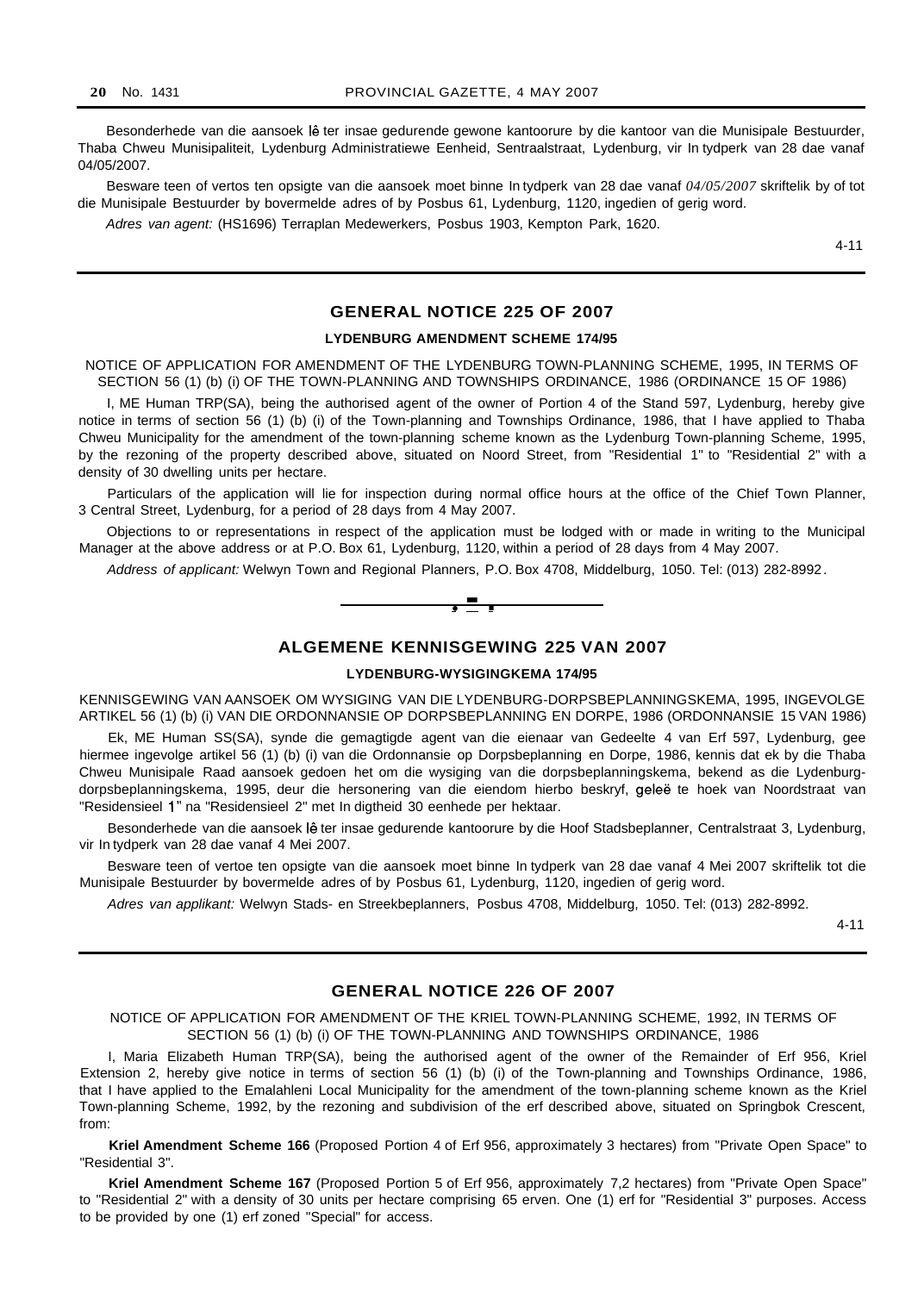Kriel Amendment Scheme 168 (Remaining Extent) from "Private Open Space" to "Institutional".

Particulars of the application will lie for inspection during normal office hours at the office of the Chief Town Planner. Third Floor, Civic Centre, Mandela Avenue, Emalahleni, for a period of 28 days from 4 May 2007.

Objections to or representations in respect of the application must be lodged with or made in writing to the Municipal Manager at the above address or at P.O. Box 3, Emalahleni, 1035, within a period of 28 days from 4 May 2007.

Address of applicant: Welwyn Town and Regional Planners, P.O. Box 4708, Middelburg, 1050. Tel: (013) 282-8992.



KENNISGEWING VAN AANSOEK OM WYSIGING VAN DIE KRIEL-DORPSBEPLANNINGSKEMA, 1992, INGEVOLGE ARTIKEL 56 (1) (b) (i) VAN DIE ORDONNANSIE OP DORPSBEPLANNING EN DORPE, 1986

Ek, Maria Elizabeth Human SS(SA), synde die gemagtigde agent van die eienaar van die Restant van Erf 956, Kriel Uitbreiding 2, gee hiermee ingevolge artikel 56 (1) (b) (i) van die Ordonnansie op Dorpsbeplanning en Dorpe, 1986, kennis dat ek by die Emalahleni Plaaslike Munisipaliteit aansoek gedoen het om die wysiging van die dorpsbeplanningskema, bekend as die Kriel-dorpsbeplanningskema, 1992, deur die hersonering van die eiendom hierbo beskryf, geleë te Springboksingel, soos volg:

Kriel Wysigingskema 166 (Voorgestelde Gedeelte 4 van Erf 956, ongeveer 3 hektaar) vanaf "Privaat Oop Ruimte" na "Residensieel 3".

Kriel Wysigingskema 167 (Voorgestelde Gedeelte 5 van Ert 956, ongeveer 7,2 hektaar) vanaf "Privaat Oop Ruimte" na 'n gedeelte "Residensieel 2" met 'n digtheid van 30 eenhede per hektaar vir 65 voorgestelde erwe. Een (1) ert van 2,2 hektaar vir "Residensieel 3" doeleindes. Interne toegang word voorgestel deur een (1) erf gesoneer "Spesiaal" vir toegang.

"Kriel Wysigingskema 168 (Restant Gedeelte) vanaf "Privaat Oop Ruimte" na "Inrigting".

Besonderhede van die aansoek lê ter insae gedurende gewone kantoorure by die Hoof Stadsbeplanner, Derde Vloer, Burgersentrum, Mandelarylaan, Emalahleni, vir 'n tydperk van 28 dae vanaf 4 Mei 2007.

Besware teen of vertoe ten opsigte van die aansoek moet binne 'n tydperk van 28 dae vanaf 4 Mei 2007 skriftelik tot die Munisipale Bestuurder by bovermelde adres of by Posbus 3, Emalahleni, 1035, ingedien of gerig word.

Adres van applikant: Welwyn Stads- en Streekbeplanners, Posbus 4708, Middelburg, 1050. Tel: (013) 282-8992.

4-11

## GENERAL NOTICE 227 OF 2007

#### BASIC ENVIRONMENTAL ASSESSMENT PROCESS

Notice is given in terms of Paragraph 56 (2) (c) (ii) of the regulations published in Government Notice No. R. 385 in terms of Chapter 5 of the National Environmental Management Act, 107 of 1998, of intent to submit an application to the Mpumalanga Department of Agriculture and Land Administration to carry out the following related activities: Closure of an illegal waste disposal site and construction and operation of a waste transfer facility in Siyabuswa.

Location of waste disposal site: Adjacent to the offices of the Dr James Moroka Local Municipality in Siyabuswa.

Location of waste transfer facility: Various potential candidate sites in Siyabuswa are being considered.

Name of proponent: Dr James Moroka Local Municipality, Private Bag X4012, Siyabuswa, 0472.

Contact person: Mr RC (Thabo) Mosoanne [Tel: (013) 973-1390; Cell: 073374 5619].

Name of consultants: Africa Environmental Management Services, P.O. Box 10377, Centurion, 0046.

Contact person: Thinus Oosthuizen [Tel: (012) 653-6277; Cell: 083 301 8002; E-mail: aems@telkomsa.net].

Written of verbal representations may be made to and further information on these activities can be obtained from either the above-mentioned persons.

Date and venue of public meeting: 19 May 2007 at 09h30 at the Municipal Offices at 2601/3 Bongimfundo Street.

To register as an interested or affected party, you may also submit your name, contact information and interest in the matter to the above-mentioned contact persons.



ALGEMENE KENNISGEWING 227 VAN 2007

#### BASIESE OMGEWINGSBERAMINGSPROSES

Kennis word hiermee gegee in terme van Paragraaf 56 (2) (c) (ii) van die regulasies gepubliseer in Goewermentskennisgewing No. R. 385 in terme van Hoofstuk 5 van die Nasionale Omgewingsbestuurswet, 107 van 1998, van die voorneme om aansoek te doen by die Mpumalanga Departement van Landbou en Land Administrasie om die volgende aktiwiteite uit te voer: Sluiting van 'n onwettige afvalstortterrein en die konstruksie en bedryf van 'n afvaloorlaaistasie in Siyabuswa.

Ligging van afva/stortterrein: Langs die kantore van die Dr James Moroka Plaaslike Munisipaliteit in Siyabuswa.

Ligging van afvaloorlaaistasie: Verskeie potsnsiele kandidaatterreine in Siyabuswa word oorweeg.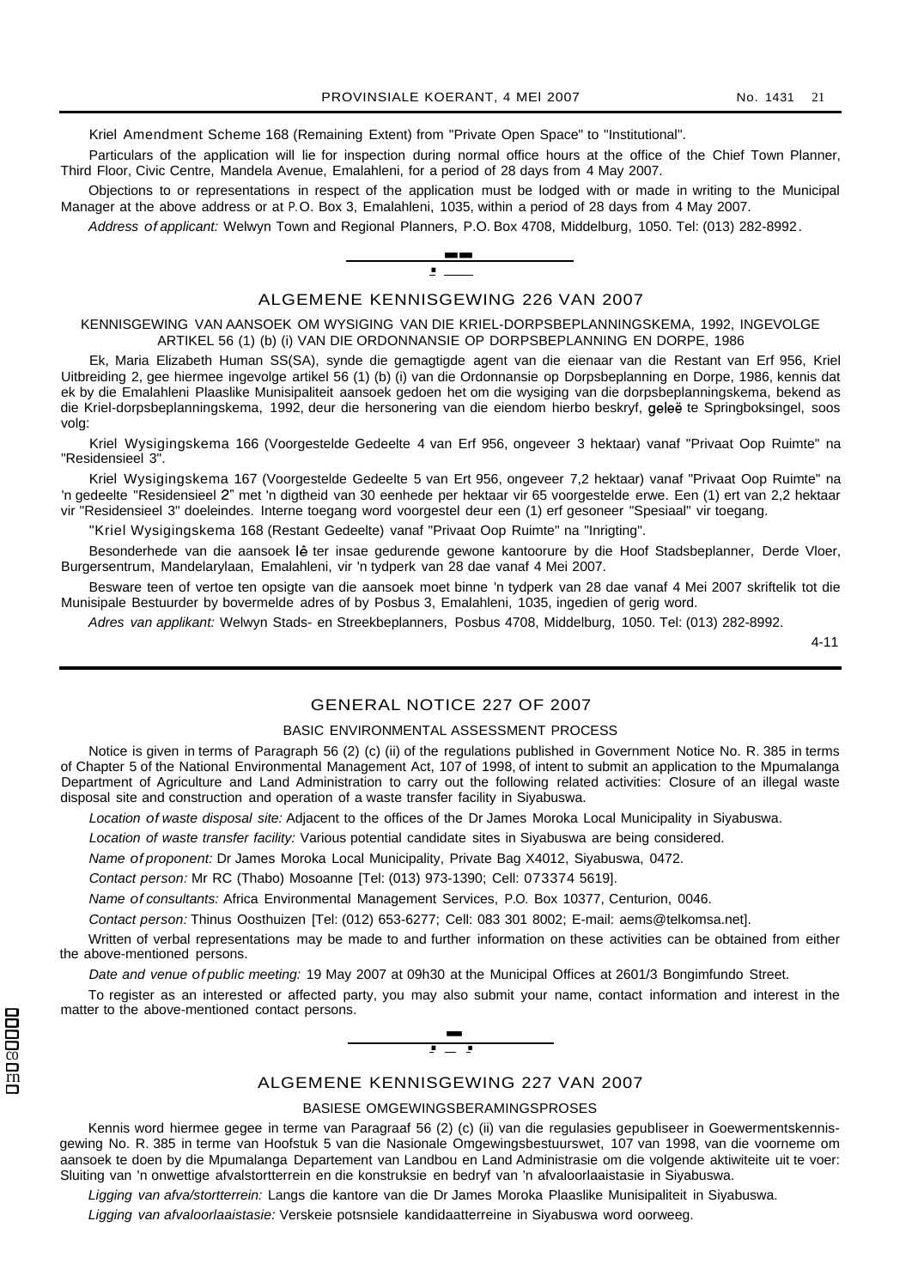Neam van ondernemer: Dr James Moroka Plaaslike Munisipaliteit, Privaatsak X4012, Siyabuswa, 0472. Kontakpersoon: Mnr. RC (Thabo) Mosoane [Tel: (013) 973-1390; Selnommer: 0733745619].

Naam van konsultant: Africa Environmental Management Services, Posbus 10377, Centurion, 0046.

Kontakpersoon: Thinus Oosthuizen [Tel: (012) 653-6277; Selnommer: 083 301 8002; E-pos: aems@telkomsa.net].

Skriftelike of mondelinge voorleggings rakende die aktiwiteite kan gemaak word aan en verdere inligting bekom word van die bogemelde kontakpersone.

Datum en plek van publieke vergadering: 19 Mei 2007 om 09h30 by die Munisipale Kantore in Bongimfundostraat.

Om te registreer as belangegroep of -persoon, kan u ook u naam, kontakinligting by die aktiwiteite stuur aan die bogemelde kontakpersone.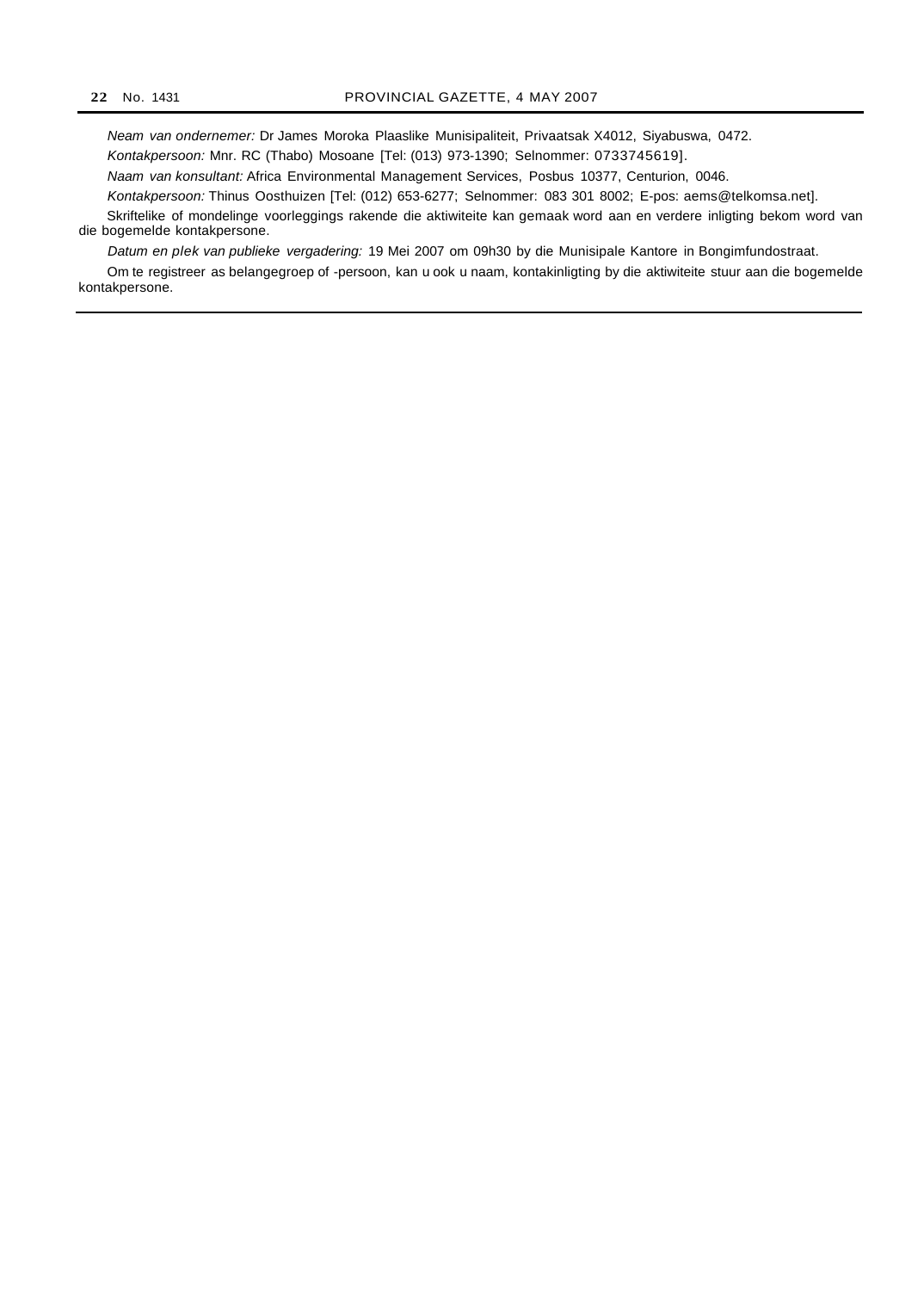## ALGEMENE KENNISGEWING 217 VAN 2007

#### KENNISGEWING OM OPHEFFING VAN BEPERKENDE VOORWAARDES [WET OP OPHEFFING VAN BEPERKINGS, 1967 (WET 84 VAN 1967)]

Kennis geskied hiermee ingevolge die bepaling van Artiket 3 (1) van die Wet op Opheffing van Beperkings, 1967 (Wet 84 van 1967), dat aansoek gedoen is deur Korsman & van Wyk namens die Emalahleni Plaaslike Munisipale Raad, vir die opheffing van die voorwaardes 5005 vervat in die Bylae, ten einde die stigting van die voorgestelde dorpsgebied: Enkanini Uitbreidings 1 en 5 moontlik te maak..

Die aansoek en die betrokke dokumente lê ter insae gedurende die kantoorure die Departement van Landbou en Grondadministrasie, (Aandag Me M. Stoop) Kamer 20, Simunye Corner Gebou, hoek van De Waal- & Andersonstraat, Nelspruit.

Besware teen of vertoe met betrekking tot die aansoek moet skriftelik binne 28 dae vanaf die datum van eerste advertensie hiervan, naamlik 27 April 2007 by die Hoof van die Departement van Landbou en Grondadministrasie (Privaatsak X11219, Nelspruit, 1200 (Aandag M. Stoop Tel 013 756 9020 & Faks 013 766 8247) ingedien word.

|                                 | <b>BYLAE</b> |                           |
|---------------------------------|--------------|---------------------------|
| Eiendom                         | Titelakte    | Voorwaardes wat opgeskort |
|                                 |              | word en verval            |
| Ged. 105, Nooitgedacht 300 - JS | T7742/88     | TWEE, B.                  |
| Ged. 106, Nooitgedacht 300 JS   | T56049/87    | A                         |
| Ged. 108, Nooitgedacht 300 JS   | T39813/87    |                           |
| Ged. 109, Nooitgedacht 300 JS   | T44901/87    | В.                        |
|                                 |              |                           |
|                                 |              |                           |
|                                 |              |                           |

## GENERAL NOTICE 217 OF 2007

## APPLICATION FOR REMOVAL OF RESTRICTIVE CONDITIONS [REMOVAL OF RESTRICTIONS ACT, 1967 (ACT 84 OF 1967)]

Notice is hereby given in terms of the provisions of Section 3 (1) of the Removal of Restrictions Act, 1967 (Act 84 of 1967) that application has been made Korsman & van Wyk on behalf of the Emalahleni Local Municipal Council for the removal of the conditions as contained in the Schedule, in order to establish the proposed townships: Enkanini Extensions 1 and 5.

The application and the relevant documents are available for inspection during office hours at the Department of Agriculture and Land Administration, (Attention Me M. Stoop), Room 20, Simunye Corner Building, cnr of De Waal and Anderson Street Nelspruit.

Objections against of representations in respect to the application must be lodge in writing to the Head of the Department, Department of Agriculture and Land Administration, Private Bag X11219, Nelspruit, 1200 (Attention Ms M. Stoop Tel 013 756 9020  $&$  Fax 013 766 8247) within 28 days from the date of first publication of this notice, namely 27 April 2007.

|                               | <b>SCHEDULE</b>   |                  |
|-------------------------------|-------------------|------------------|
| Property                      | <b>Title Deed</b> | Conditions to be |
|                               |                   | removed          |
| Ged. 105, Nooitgedacht 300 JS | T7742/88          | TWEE. B.         |
| Ged. 106, Nooitgedacht 300 JS | T56049/87         |                  |
| Ged. 108, Nooitgedacht 300 JS | T39813/87         |                  |
| Gad. 109, Nooitgedacht 300 JS | T44901/87         | в                |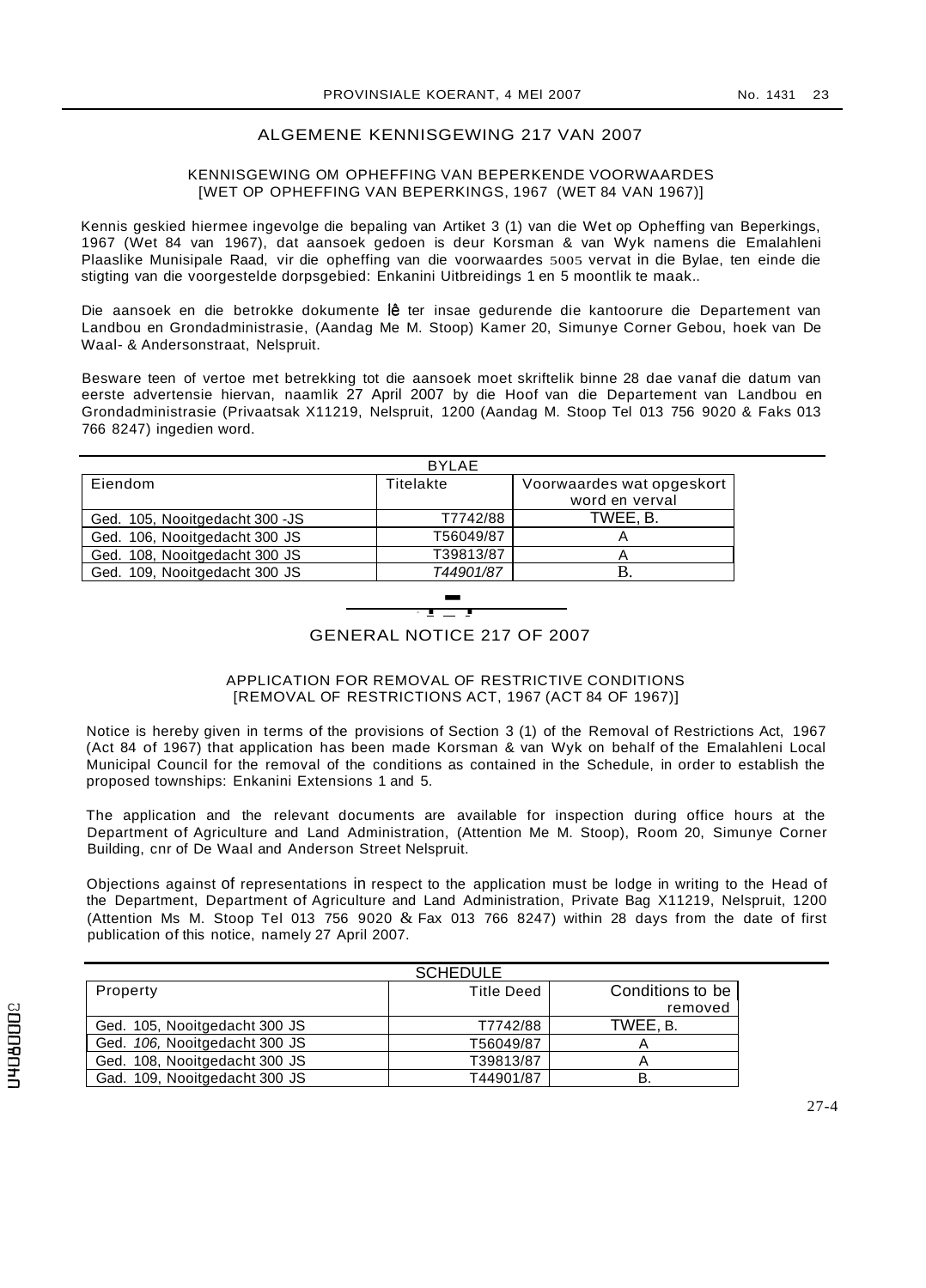## GENERAL NOTICE 218 OF 2007

#### NELSPRUIT AMENDMENT SCHEME 1440

NOTICE OF APPLICATION FOR THE AMENDMENT OF THE TOWN-PLANNING SCHEME IN TERMS OF SECTION 56 (1)(b)(I) OF THE TOWN-PLANNING AND TOWNSHIPS ORDINANCE, 1986 (ORDINANCE 16 OF 1986)

We, Nuplan Development Planners, being the authorised agent of the registered owner of Erf 805"iSonheuwei Extension 1. hereby gives notice in terms of Section 56 (1)(b)(i) of the Town Planning and Townships Ordinance, 1986 (Ordinance 15 of 1986), that we have applied to the Mbombela Local Municipality for the amendment of the Town-Planning Scheme known as Nelspruit Town Planning Scheme, 1989 by the rezoning of the property described above, situated at 41 Halssnoer Crescent, Sonheuwel Extension 1, from "Residenfial 1" with a density of 1 dwelling unit per erf to "Residential 1<sub>n</sub> with a density of 1 dwelling unit per 700m<sup>2</sup>.

Particulars of the application will lie for inspection during normal office hours at the office of the Municipal Manager, Department Urban and Rural Management, Mbombela Local Municipality, Nel Street, Nelspruit, for a period of 28 days from 4 May 2007.

Objections to, or representations in respect of the application must be lodged with or made 'in writing to the Municipal Manager at the above address or at Mbombela Local Municipality, P.O. Box 45, Nelspruit, 1200, within a period of 28 days from 4 May 2007 (no later than 1 June 2007).

Address of agent: Nuplan Development Planners, P.O. Box 2555. Nelspruit, 1200. • (013) 752 3422 013) 752 5795, ე nuplan@mweb.co.za. Ref: ALU-WS.001<br>—————————————————<del>—————</del>



## ALGEMENE KENNISGEWING 218 VAN 2007

## NELSPRUIT WYSIGINGSKEMA 1440

'KENNISGEWING VAN AANSOEK OM WYSIGING VAN DORPSBEPLANNINGSKEMA INGEVOLGE ARTIKEL 56 (1)(b)(I) VAN DIE ORDONNANSIE OP DORPSBEPLANNING EN DORPE, 1988. (ORDONNANSIE 16 VAN 1986)

Ons, Nuplan Development Planners, synde die gemagtigde agent van die geregistreerde eienaar van Erf 805, Sonheuwel Uitbreiding 1, gee hiermee ingevolge Artikel 56 (1)(b)(i) van die Ordonnansie op Dorpsbeplanning en Darpa. 1986 (Ordonnansie 15 van 1986), kennls dat ons bydie Mbombela Plaaslike Munisipaliteit aansoek gedoen hat om die wysiging van die dorpsbeplanninqskema, bekend as Nelspruit Dorpsbeplanningskema, 1989, deur die hersonering van die eiendom hierbo beskryf, **geleë** te 41 Halssnoersingle, Sonheuwel **Uitbreiding** 1, vanaf "Residensieel 1" met In digtheid van een woonhuis per erf na "Residensieel 1" met 'n digtheid van een woonhuis per  $700m^2$ .

Besonderhede van bogenoemde aansoek lê ter insae gedurende gewone kantoorure by die kantoor van die Munisipale Bestuurder, Departement Stedelike en Landelike Bestuur, Mbombela Plaaslike Munisipaliteit, Burgersentrum, Nelstraat, Nelspruit, vir 'n tydperk van 28 dae vanaf 4 Mei 2007.

Besware teen of vertoe ten opsigte van die aansoek moet binne en tydperk van 28 dae vanaf 4 Mei 2007 (nie Jater as 1 Junie 2007) skriftelik by of tot die Munisipale Bestuurder by bovermelde adres of, Mbombela Plaaslike Munisipaliteit, Posbus 45, Nelspruit, 1200, ingedien of gerig word.

Adres van agent: Nuplan Development Planners, Posbus 2555, Nelspruit, 1200. • (013) 752 3422, **a** (013) 752 5795, *O*muplan@mweb.co.za, Verw: ALU-WS-001

27-4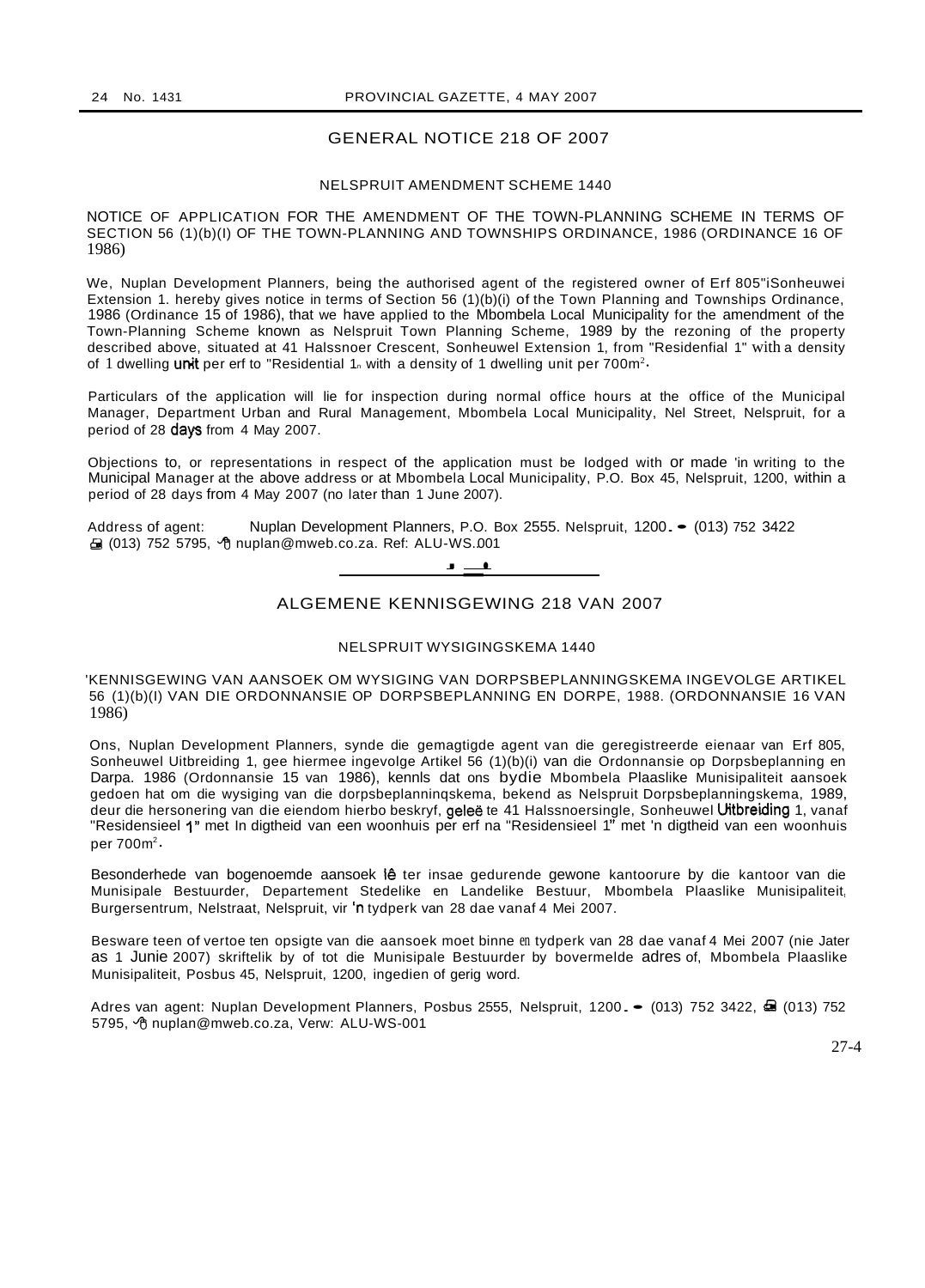## LOCAL AUTHORITY NOTICES PLAASLIKE BESTUURSKENNISGEWINGS

## LOCAL AUTHORITY NOTICE 149

NOTICE OF APPLICATION FOR ESTABLISHMENT OF A TOWNSHIP

#### STEVE TSHWETE LOCAL MUNICIPALITY

The Steve Tshwete Local Municipality, hereby gives notice in terms of section 69 (6) (a), read with section 96 (3) of the Town-planning and Townships Ordinance, 1986 (Ordinance 15 of 1986), that an application to establish a township referred to in the Annexure hereto, has been received by it.

Particulars of the application will lie for inspection during normal office hours at the office of the Municipal Manager, Wanderers Avenue, Middelburg, 1050, for a period of 28 days from 27 April 2007.

Objections to or representations in respect of the application must be lodged with or made in writing and in duplicate to the Municipal Manager at the above address or at P.O. Box 14, Middelburg, 1050, within a period of 28 days from 27 April 2007.

#### **ANNEXURE**

Name of township: Mafube Rural Village.

Full name of the applicant: Urban Dynamics (Mpumalanga) Inc.

| Number of erven in proposed township: |       |
|---------------------------------------|-------|
| Residential                           | (452) |
| <b>Business</b>                       | (1)   |
| <b>Primary School</b>                 | (1)   |
| <b>Community Facility</b>             | (3)   |
| Church                                | (2)   |
| Cemetery                              | (1)   |
| <b>Public Open Space</b>              | (11)  |
| Total                                 |       |

Description of land on which township is to be established: A portion of Portion 10 of the farm Springboklaagte 416-JS.

Situation of proposed township: The subject site is situated  $\pm 30$  km east of Middelburg on the R1 04 to Belfast north of the N4 Highway and  $\pm$  1,1 km north of the Arnot railway station.

C/o Urban Dynamics (Mpumalanga) Inc, Propark Building, 44 Wes Street; P.O. Box 3294, Middelburg, 1050. Tel. (013) 243-1219. Fax: (013) 243-1321.



## PLAASLIKE BESTUURSKENNISGEWING 149

KENNISGEWING VIR AANSOEK OM STIGTING VAN DORP

STEVE TSHWETE PLAASLIKE MUNISIPALITEIT

Die Steve Tshwete Munisipaliteit, gee hiermee ingevolge artikel 69 (6) (a) gelees saam met artikel 96 (3) van die Ordonnansie op Dorpsbeplanning en Dorpe, 1986 (Ordonnansie 15 van 1986), kennis dat 'n aansoek om die dorp in die Bylae hieronder genoem, te stig deur hom ontvang is.

Besonderhede van die aansoek lê ter insae gedurende gewone kantoorure by die kantoor van die Munisipale Bestuurder: Wandererslaan, Middelburg, 1050, vir 'n tydperk van 28 dae vanaf 27 April 2007.

Besware teen of vertoe ten opsigte van die aansoek moet binne 'n tydperk van 28 dae vanaf 27 April 2007 skriftelik in tweevoud by of tot die Munisipale Bestuurder, by bovermelde adres of by Posbus 14, Middelburg, 1050, ingedien of gerig word.

## BYLAE

Naam van dorp: Mafube Rural Village.

Volle naam van aansoeker: Urban Dynamics (Mpumalanga) Ing.

Aantal erwe in voorgestelde dorp:

| Residensieel          | (452) |
|-----------------------|-------|
| Besigheid             | (1)   |
| <b>Primere Skoal</b>  | (1)   |
| Gemeenskapsfasiliteit | (3)   |
| Kerk                  | (2)   |
| Begraafplaas          | (1)   |
| Publieke oopruimte    | (11)  |
| Totaal                | (471) |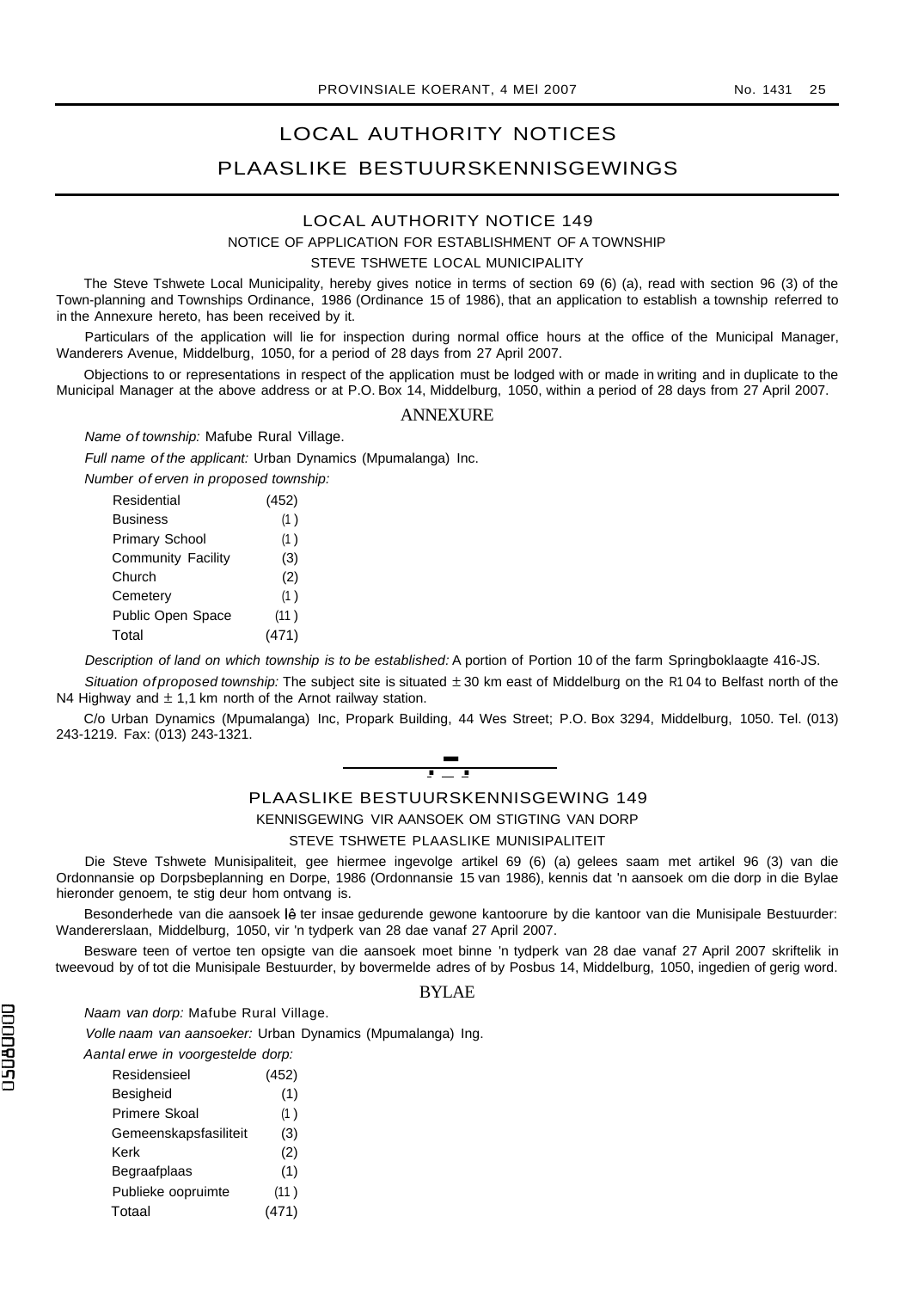Beskrywing van grond waarop dorp gestig steen te word: 'n Gedeelte van Gedeelte 10 van die plaas Springboklaagte 416-JS.

Ligging van voorgestelde dorp: Die voorgestelde dorp is geleë ± 30 km oos van Middelburg op die R104 na Belfast noord van die N4 snelweg en ± 1,1 km noord van Arnot treinstasie.

Pia Urban Dynamics (Mpumalanga) lng, Propark Gebou, Wesstraat 44, Posbus 3294, Middelburg, 1050. Tel. (013) 243-1219. Faks: (013) 243-1321.

27-4

## LOCAL AUTHORITY NOTICE 154

lHASA CHWEU LOCAL MUNICIPALITY

## NOTICE OF APPLICATION FOR ESTABLISHMENT OF TOWNSHIP

#### (Regulation 21)

The Thaba Chweu Local Municipality hereby gives notice in terms of section 69 (6) (a) of the Town-planning and Townships Ordinance, 1986 (Ordinance 15 of 1986), that an application to establish the township referred to in the Annexure hereto, has been received by it.

Particulars of the application will lie for inspection during normal office hours at the office of the Town Planner, Room 33, Department Technical & Engineering Services, Civic Centre, Thaba Chweu Municipality, 1 Central Street, Lydenburg, for a period of 28 days from 4 May 2007.

Objections to or representations in respect of the application must be lodged with or made in writing to the Town Planner at the above address or at P.O. Box 61, Lydenburg, 1120, within a period of 28 days from 4 May 2007.

#### ANNEXURE

Name of the township: Lydenburg Extension 51.

Full name of the applicant: Pieterse, Du Toit & Associates C.C., Town and Regional Planners on behalf of Jicama 192 (Pty) Ltd as owner.

Number of erven in proposed township:

"Residential 2": 4 erven: with approximate sizes 0,57 ha, 0,65 ha, 0,69 ha and 1,4 ha for multiple dwellings, with a density of 45 units per hectare and coverage of 80%.

"Private Open Space": 1 eri of some 3,23 ha.

The proposed township is approximately 6,9 ha in total extent.

Property description: Remaining Extent of Portion 123 of the farm Sterkspruit No. 33, Registration Division JT, Mpumalanga.

Location of proposed township: The proposed development will be located on farmland, adjacent south of Lydenburg Extension 7 and east of the Provincial Road to the Machadodorp/Nelspruit, and north of the proposed Lydenburg Extension 42.

Address of Agent: Pieterse, Du Toit & Associates C.C., Town and Regional Planners, Concillium Building 118, Gen. Beyers Street, Welgelegen; PO Box 11306, Bendor Park, Polokwane, 0699. Tel: (015) 297-4970. Fax: (015) 297-4584. E-mail: pierre@profplanners.co.za [Ref. No.: F13H4.]



(Regulasie 21)

Die Thaba Chweu Plaaslike Munisipaliteit, gee hiermee ingevolge artikel 69 (6) (a) van die Ordonnansie op Dorpsbeplanning en Dorpe, 1986 (Ordonnansie 15 van 1986), kennis dat 'n aansoek om die dorp in Bylae hierby genoem, te stig deur hom ontvang is.

Besonderhede van die aansoek lê ter insae gedurende kantoorure van die Stadsbeplanner, Kamer 33, Departement Tegniese- & Ingenieursdienste, Munisipale Gebou, Thaba Chweu Munisipaliteit, Sentraalstraat 1, Lydenburg, vir 'n tydperk van 28 dae vanaf 4 Mei 2007.

Besware teen of vertoe ten opsigte van die aansoek moet binne 'n tydperk van 28 dae vanaf 4 Mei 2007 skriftelik by of tot die Stadsbeplanner by bovermelde adres of by Posbus 61, Lydenburg, 1120, ingedien of gerig word.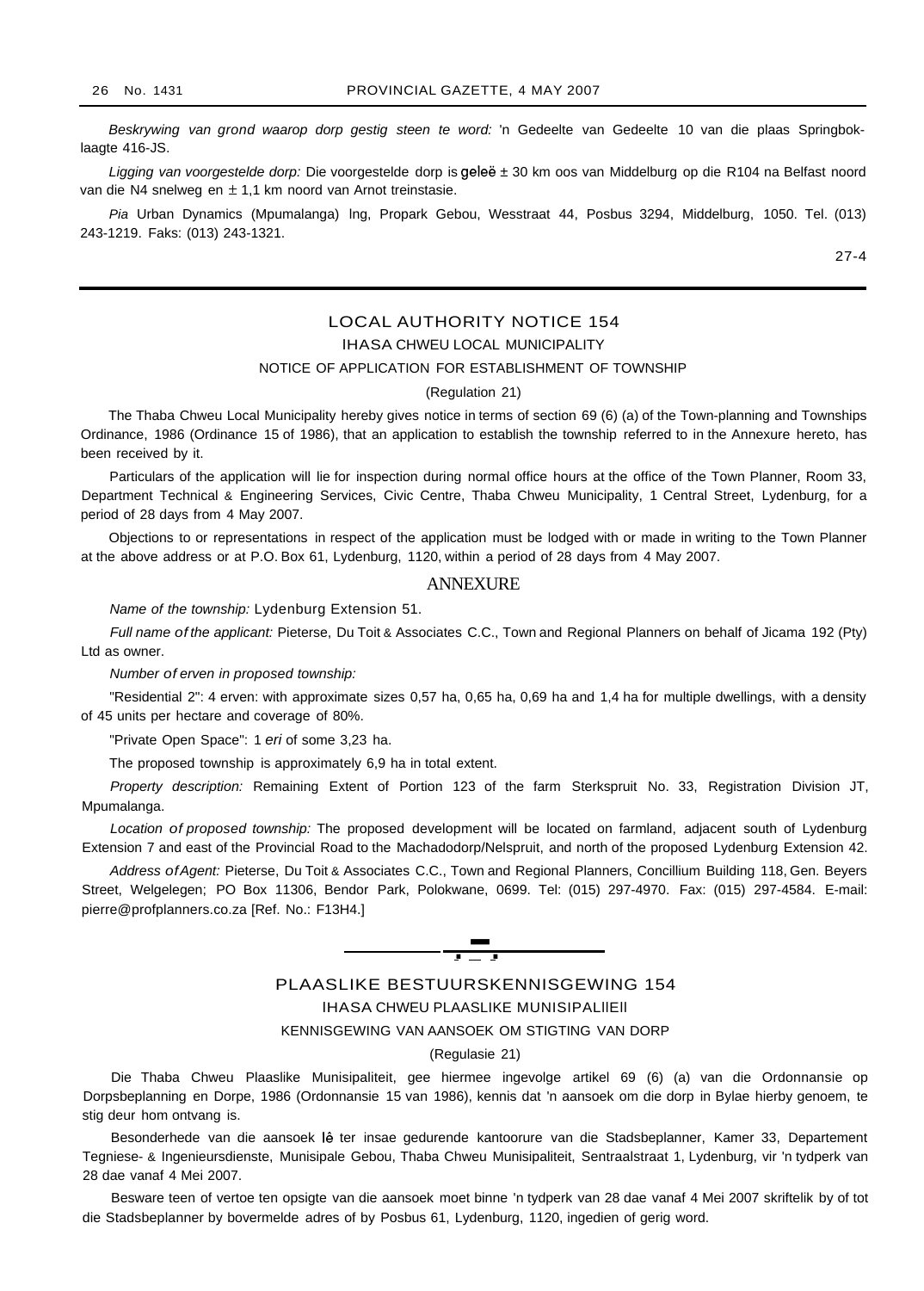## BYLAE

Naam van die dorp: Lydenburg Uitbreiding 51.

Volle naam van aansoeker: Pieterse, Du Toit &Assosiate BK, Stads- en Streekbeplanners namens Jicama 192 (Edms) Bpk as eienaar.

Aantal erwe in voorgestelde dorp:

"Residensieel 2": ± 4 erwe met groottes van 0,57 ha, 0,65 ha, 0,69 ha en 1,4 ha vir meervoudige wooneenhede, almal met In digtheidsonering van "45 eenhede per halt met In bepaling wat 80% dekking op die erf sal toelaat.

"Privaat Oop Ruimte": 1 erf van sowet 3,23 ha.

Die beoogde dorp is ongeveer 6,9 ha in totaal groot.

Beskrywing van grond waarop dorp gestig steen te word: Restant van Gedeelte 123 van die plaas Sterkspruit No. 33, Registrasieafdeling J.T., Mpumalanga.

Ligging van voorgestelde dorp: Die voorgestelde ontwikkeling is geleë op plaasgrond, aangrensend en suid van Lydenburg Uitbreiding 7, en oos van die Provinsiale Pad na Machadodorp/Nelspruit, en noord van die voorgestelde Lydenburg Uitbreiding 42.

Adres van Agent: Pieterse, Du Toit & Assosiate BK, Stads- en Streekbeplanners, Concilliumgebou 118, Genl. Beyersstraat, Welgelegen; Posbus 11306, Bendor Park, Polokwane, 0699. Tel: (015) 297-4970. Faks: (015) 297-4584. E-pos: pierre@profplanners.co.za [Ref. No.: F13H4.]

4-11

## LOCAL AUTHORITY NOTICE 155

#### SCHEDULE 11

## (Regulation 21)

NOTICE OF APPLICATION FOR ESTABLISHMENT OF TOWNSHIP

Mbombela Local Municipality hereby gives notice in terms of section 96 of the Town-planning and Townships Ordinance, 1986 (Ordinance 15 of 1986), that an application to establish the township referred to in the Annexure hereto, has been received by it.

Particulars of this application will lie for inspection during normal office hours at the Mbombela Municipality (Nelspruit), Civic Centre, Nel Street, Second Floor, Room 205, for a period of 28 days from 4 May 2007.

Objections to or representation in respect of the application must be lodged with or made in writing and in duplicate to the above address or at P.O. Box 45, Nelspruit, 1200, within a period of 28 days from 4 May 2007.

#### ANNEXURE

Name of township: Sonheuwel Extension 13.

Full name of applicant: Stefan de Beer.

Number of erven in proposed township and zonings: 188 "Residential 2"; 1 "Private Open Space"; 2 "Special" for private road; total 191.

Description of land on which township is to be established: Portion 43 (a ptn of Ptn 6) of the farm Maggiesdal 456 JT.

Locality of the proposed township: Located to the south of Sonheuwel Extension 10 & 12.

Address of agent: Stefan de Beer, P.O. Box 30028, Steiltes, 1213. Cell: 082 892 3667.



## PLAASLIKE BESTUURSKENNISGEWING 155

BYLAE 11

(Regulasie 21)

#### KENNISGEWING VAN AANSOEK OM STIGTING VAN DORP

Mbombela Plaaslike Munisipaliteit, gee hiermee ingevolge artikel 96 van die Dorpsbeplanning en Dorpe Ordonnansie, 1986 (Ordonnansie 15 van 1986), kennis dat In aansoek om die dorp in die Bylae hierby genoem, te stig deur hom ontvang is.

Besonderhede van bogenoemde aansoek lê ter insae gedurende kantoorure by die Mbombela Munisipaliteit (Nelspruit), Burgersentrum, Nelstraat, Tweede Vloer, Kamer 205, vir In tydperk van 28 dae vanaf 4 Mei 2007.

Besware teen of vertoë ten opsigte van die aansoek moet binne In tydperk van 28 dae vanaf 4 Mei 2007 skriftelik en in tweevoud by bovermelde adres of by Posbus 45, Nelspruit, 1200, ingedien of gerig word.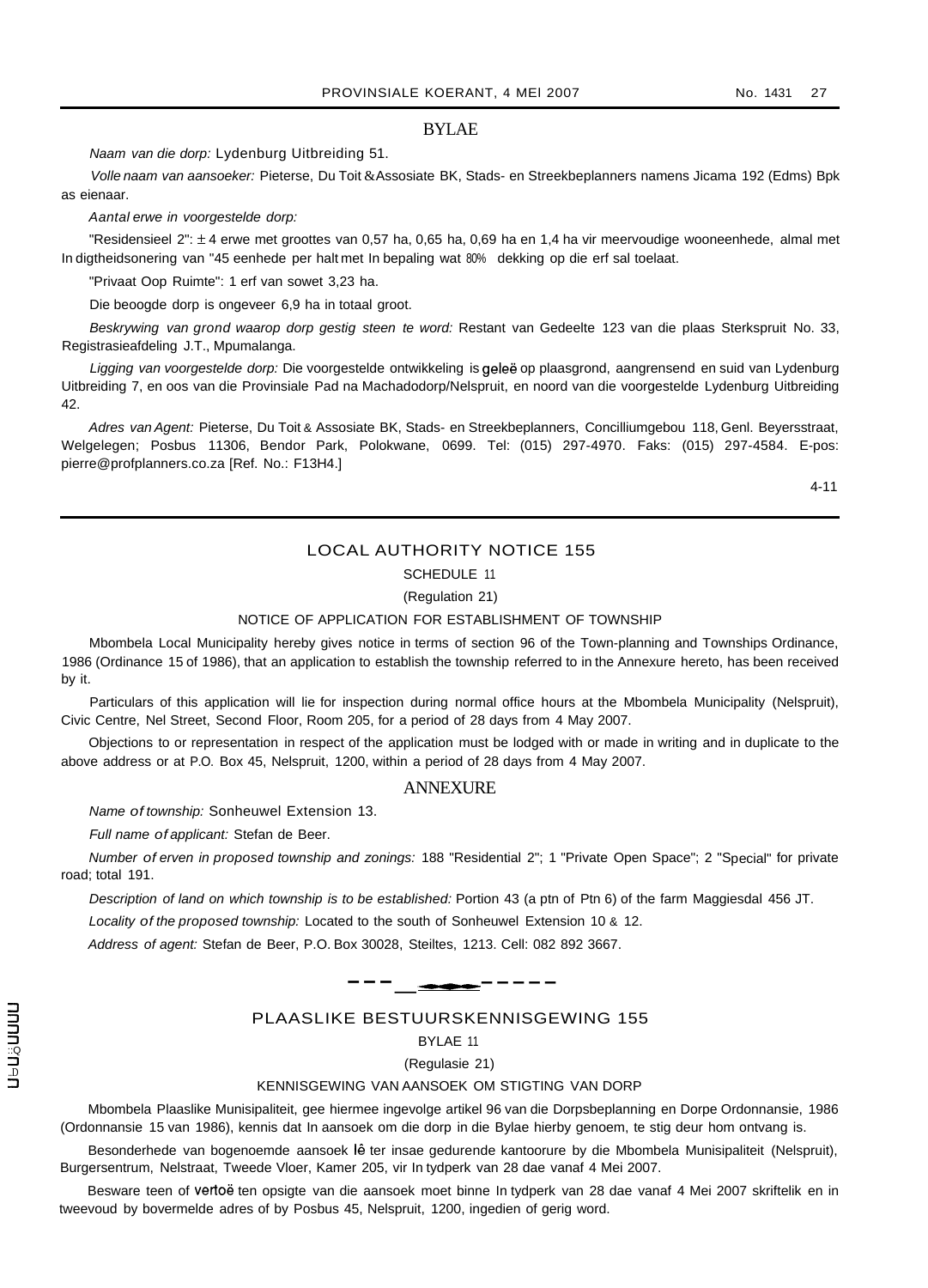### **BYLAE**

Naam van dorp: **Sonheuwel Uitbreiding** 13.

Volle naam van applikant: Stefan de Beer.

Aantal erwe in dorp en voorgestelde sonerings: 188 "Residensieel 2"; 1 "Privaat Oop Ruimte"; 2 "Spesiaal" vir privaatpad; totaal 191.

Beskrywing van grond waarop dorp gestig steen te word: Gedeelte 43 (ged van Ged 6) van die plaas Maggiesdal 456 J.T. Ligging van voorgestelde dorp: Geleë ten suide van Sonheuwel Uitbreidings 10 & 12.

Adres van agent: Stefan de Beer, Posbus 30028, Steiltes, 1213. Tel: 082 892 3667.

4-11

## **LOCAL AUTHORITY NOTICE 156 GOVAN MBEKI MUNICIPALITY SECUNDA AMENDMENT SCHEME 95**

NOTICE OF APPROVAL

Notice is hereby given in terms of section 57 (1) of the Town-planning and Townships Ordinance, 1986 (Ordinance 15 of 1986), as amended, that the Govan Mbeki Municipality has approved the amendment of the Secunda Town-planning Scheme, 1993 by the rezoning of Stand 4354, Secunda Extension 09 from "Residential 1" to "Residential 2", subject to certain conditions.

Maps 3A and 3B and the scheme clauses are filed with the Director, Department of Agriculture and Land Administration, Nelspruit, as well as with the Manager, Physical Development, Municipal Offices, Secunda and are open for inspection during normal office hours.

This amendment is known as Secunda Amendment Scheme 95 and shall come into operation on the date of publication of this notice.

#### **Dr L H MATHUNYANE, Municipal Manager**

Private Bag X1017, Secunda, 2302

(Notice No. 16/2007)

## **LOCAL AUTHORITY NOTICE 157 GOVAN MBEKI MUNICIPALITY**

#### **BETHAL AMENDMENT SCHEME 120**

NOTICE OF APPROVAL

Notice is hereby given in terms of section 57 (1) of the Town-planning and Townships Ordinance, 1986 (Ordinance 15 of 1986), as amended, that the Govan Mbeki Municipality has approved the amendment of the Bethal Town-planning Scheme, 1980, by the rezoning of Portion 1 of Stand 1552, Bethal, from "Institutional" to "Residential 2", subject to certain conditions.

Maps 3A and 3B and the scheme clauses are filed with the Director, Department of Agriculture and Land Administration, Nelspruit, as well as with the Manager, Physical Development, Municipal Offices, Secunda and are open for inspection during normal office hours.

This amendment is known as Bethal Amendment Scheme 120 and shall come into operation on the date of publication of this notice.

#### **Dr L H MATHUNYANE, Municipal Manager**

Private Bag X1017, Secunda, 2302 (Notice No. 22/2007)

## **LOCAL AUTHORITY NOTICE 158**

**GOVAN MBEKI MUNICIPALITY**

## **TRICHARDT AMENDMENT SCHEME 110**

NOTICE OF APPROVAL

Notice is hereby given in terms of section 57 (1) of the Town-planning and Townships Ordinance, 1986 (Ordinance 15 of 1986), as amended, that the Govan Mbeki Municipality has approved the amendment of the Trichardt Town-planning Scheme, 1988, by the rezoning of Portion 12 of Stand 390, Trichardt from "Residential 1" to "Residential 2", subject to certain conditions.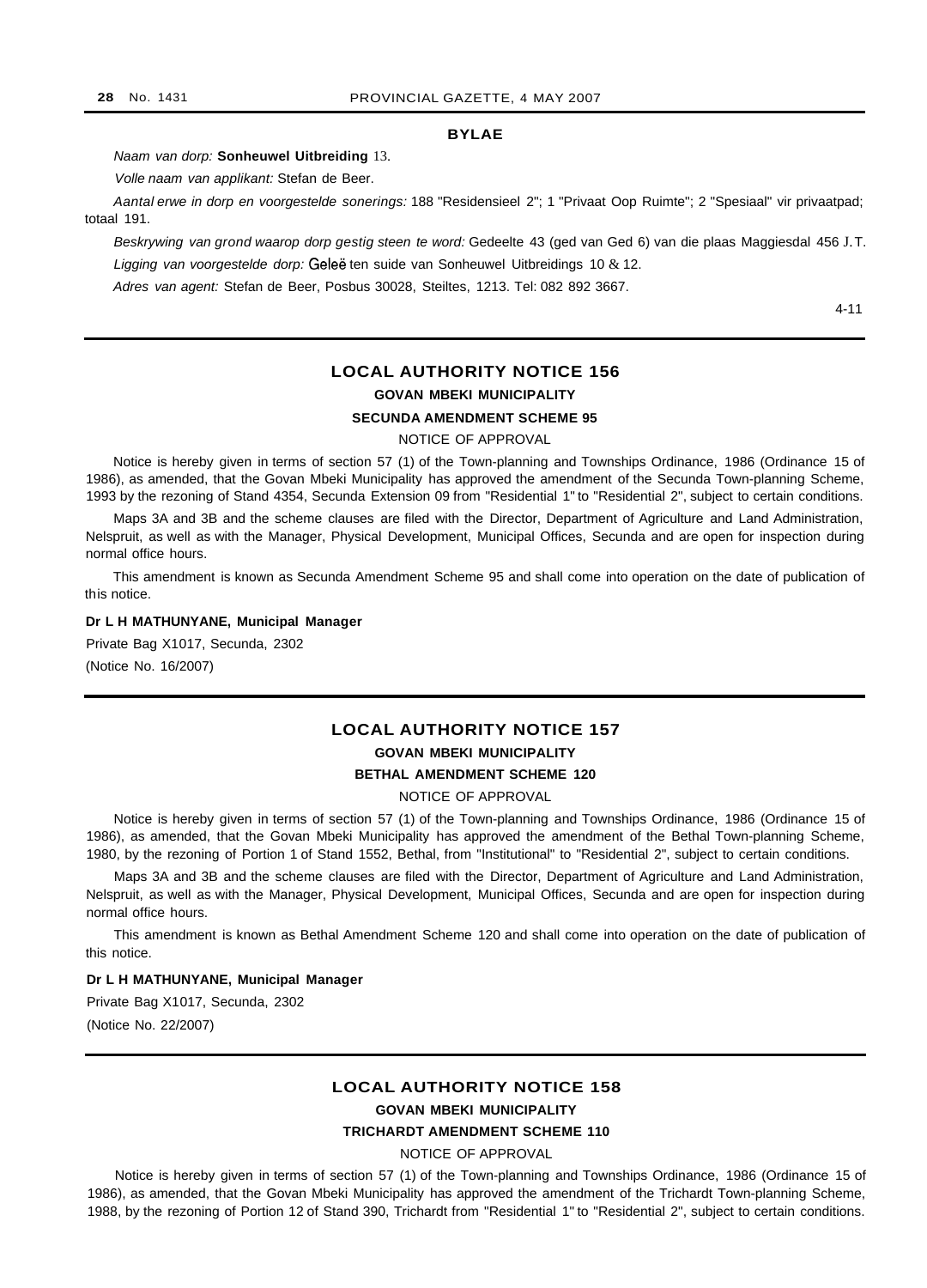Maps 2A and 2B and the scheme clauses are filed with the Director, Department of Housing and Land Administration, Nelspruit, as well as with the Manager, Physical Development, Municipal Offices, Secunda and are open for inspection during normal office hours.

This amendment is known as Trichardt Amendment Scheme 110 and shall come into operation on the date of publication of this notice.

Dr L H MATHUNYANE, Municipal Manager Private Bag X1017, Secunda, 2302 (Notice No. 25/2007)

## LOCAL AUTHORITY NOTICE 159 GOVAN MBEKI MUNICIPALITY BETHAL AMENDMENT SCHEME 124 NOTICE OF APPROvAL

Notice is hereby given in terms of section 57 (1) of the Town-planning and Townships Ordinance, 1986 (Ordinance 15 of 1986), as amended, that the Govan Mbeki Municipality has approved the amendment of the Bethal Town-planning Scheme, 1980, by the rezoning of Remainder of Stand 201, Bethal, from "Residential 4" to "Business 1", subject to certain conditions.

Maps 3A and 3B and the scheme clauses are filed with the Director, Department of Agriculture and Land Administration, Nelspruit, as well as with the Manager, Physical Development, Municipal Offices, Secunda and are open for inspection during normal office hours.

This amendment is known as Behtal Amendment Scheme 124 and shall come into operation on the date of publication of this notice.

Dr L H MATHUNYANE, Municipal Manager Private Bag X1017, Secunda, 2302 (Notice No. 28/2007)

## LOCAL AUTHORITY NOTICE 160

#### NELSPRUIT AMENDMENT SCHEME 1228

It is hereby notified in terms of section 57 (1) of the Town-planning and Townships Ordinance, 1986, that the Mbombela Local Municipality, approved the amendment of the Nelspruit Town-planning Scheme, 1989, by the rezoning of Erf 1477, Nelspruit Extension, from "Residential 1" to 'Business 4" with Annexure conditions.

Copies of the amendment scheme are filed with the Director: Department of Agriculture and Land Administration, Nelspruit, and the office of the Municipal Manager: Civic Centre, Nel Street, Nelspruit, and are open for inspection at all reasonable times.

This amendment scheme is known as the Nelspruit Amendment Scheme 1228 and shall come into operation on date of publication hereof.

A copy of this notice will be provided in Afrikaans or Siswati to anyone requesting such in writing within 30 days of this notice.

JACOB DLADLA, Municipal Manager

Mbombela Local Municipality, P.O. Box 45, Nelspruit, 1200

## LOCAL AUTHORITY NOTICE 161

#### NELSPRUIT AMENDMENT SCHEME 1330

It is hereby notified in terms of section 57 (1) of the Town-planning and Townships Ordinance, 1986, that the Mbombela Local Municipality, approved the amendment of the Nelspruit Town-planning Scheme, 1989, by the rezoning of Portion 33 of Erf 1463, Sonheuwel Extension 1, from "Hesidential 1" with a density restriction of 1 dwelling unit per erf to "Residential 1" with a density restriction of 1 dwelling unit per 700 rn",

Copies of the amendment scheme are filed with the Director: Department of Agriculture and Land Administration, Nelspruit, and the office of the Municipal Manager: Civic Centre, Nel Street, Nelspruit, and are open for inspection at all reasonable times.

This amendment scheme is known as the Nelspruit Amendment Scheme 1330 and shall come into operation on date of publication hereof.

A copy of this notice will be provided in Afrikaans or Siswati to anyone requesting such in writing within 30 days of this notice.

#### JACOB DLADLA, Municipal Manager

Mbombela Local Municipality, P.O. Box 45, Nelspruit, 1200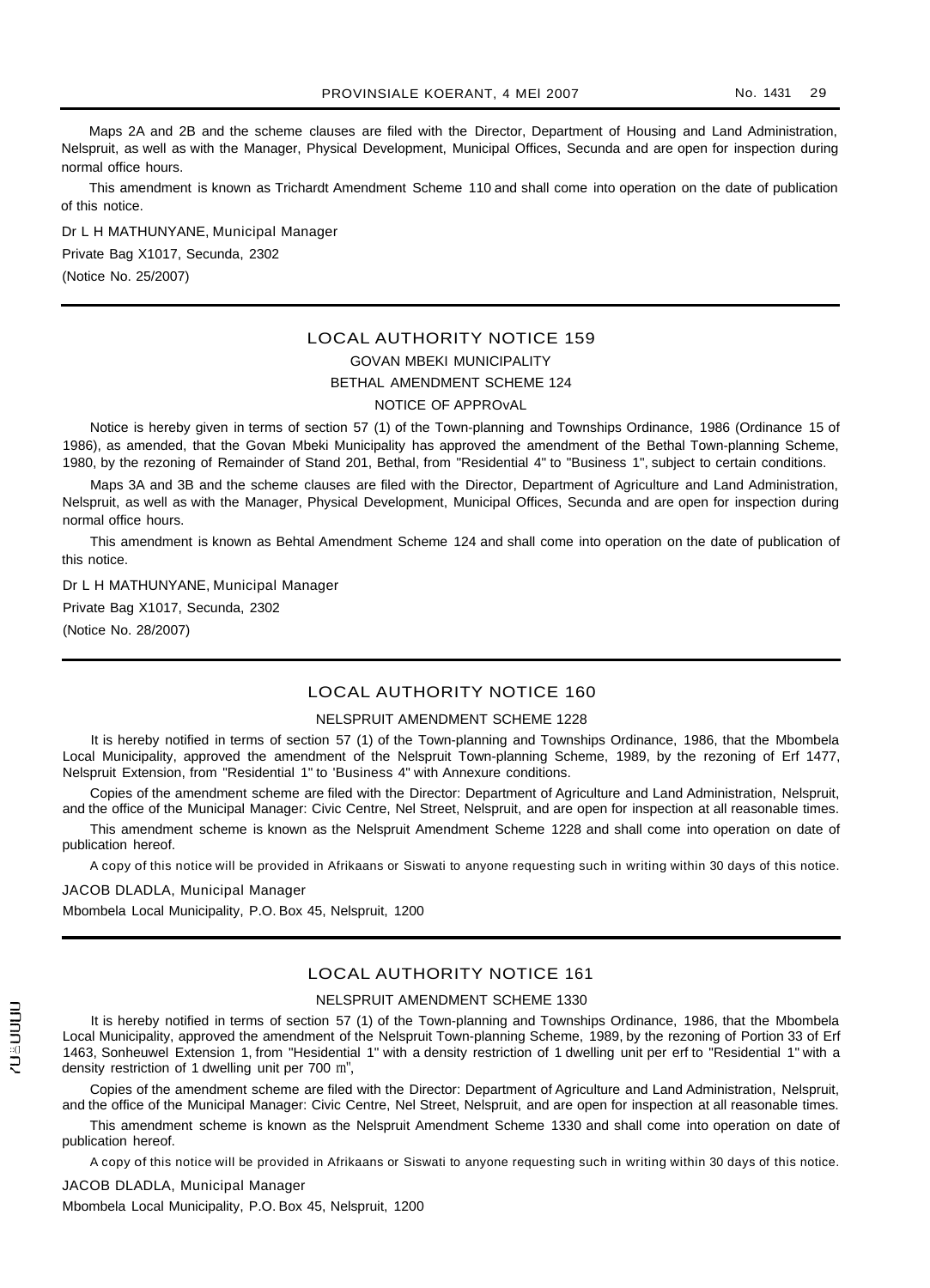## LOCAL AUTHORITY NOTICE 162

#### NELSPRUIT AMENDMENT SCHEME 1074

It is hereby notified in terms of section 57 (1) of the Town-planning and Townships Ordinance, 1986, that the Mbombela Local Municipality, approved the amendment of the Nelspruit Town-planning Scheme, 1989, by the rezoning of Portion 14 of Erf 382, Sonheuwel Township, from "Residential 1" with a density restriction of 1 dwelling unit per erf to "Residential 1" with a density restriction of 1 dwelling unit per 700  $m^2$ .

Copies of the amendment scheme are filed with the Director: Department of Agriculture and Land Administration, Nelspruit, and the office of the Municipal Manager: Civic Centre, Nel Street, Nelspruit, and are open for inspection at all reasonable times.

This amendment scheme is known as the Nelspruit Amendment Scheme 1074 and shall come into operation on date of publication hereof.

A copy of this notice will be provided in Afrikaans or Siswati to anyone requesting such in writing within 30 days of this notice.

#### JACOB DLADLA, Municipal Manager

Mbombela Local Municipality, P.O. Box 45, Nelspruit, 1200

#### LOCAL AUTHORITY NOTICE 163

#### NELSPRUIT AMENDMENT SCHEME 1281

It is hereby notified in terms of section 57 (1) of the Town-planning and Townships Ordinance, 1986, that the Mbombela Local Municipality, approved the amendment of the Nelspruit Town-planning Scheme, 1989, by the rezoning of Erven 156 and 157, Sonheuwel Township, from "Residential 1" to "Residential 3" with Annexure conditions.

Copies of the amendment scheme are filed with the Director: Department of Agriculture and Land Administration, Nelspruit, and the office of the Municipal Manager: Civic Centre, Nel Street, Nelspruit, and are open for inspection at all reasonable times.

This amendment scheme is known as the Nelspruit Amendment Scheme 1281 and shall come into operation on date of publication hereof.

A copy of this notice will be provided in Afrikaans or Siswati to anyone requesting such in writing within 30 days of this notice.

#### JACOB DLADLA, Municipal Manager

Mbombela Local Municipality, P.O. Box 45, Nelspruit, 1200

## LOCAL AUTHORITY NOTICE 164

#### NELSPRUIT AMENDMENT SCHEME 1239

It is hereby notified in terms of section 57 (1) of the Town-planning and Townships Ordinance, 1986, that the Mbombela Local Municipality, approved the amendment of the Nelspruit Town-planning Scheme, 1989, by the rezoning of Erf 140, Stonehenge Extension 1, from "Besidential 1" to "Residential 1" with a density of 1 dwelling unit per 500 m<sup>2</sup>

Copies of the amendment scheme are filed with the Director: Department of Agriculture and Land Administration, Nelspruit, and the office of the Municipal Manager: Civic Centre, Nel Street, Nelspruit, and are open for inspection at all reasonable times.

This amendment scheme is known as the Nelspruit Amendment Scheme 1239 and shall come into operation on date of publication hereof.

A copy of this notice will be provided in Afrikaans or Siswati to anyone requesting such in writing within 30 days of this notice.

JACOB DLADLA, Municipal Manager

Mbombela Local Municipality, P.O. Box 45, Nelspruit, 1200

## LOCAL AUTHORITY NOTICE 165

#### NELSPRUIT AMENDMENT SCHEME 1223

It is hereby notified in terms of section 57 (1) of the Town-planning and Townships Ordinance, 1986, that the Mbombela Local Municipality, approved the amendment of the Nelspruit Town-planning Scheme, 1989, by the rezoning of Portion 10 of Erf 1470, Nelspruit Extension, from 'Business 1" to "Special" with Annexure conditions.

Copies of the amendment scheme are filed with the Director: Department of Agriculture and Land Administration, Nelspruit, and the office of the Municipal Manager: Civic Centre, Nel Street, Nelspruit, and are open for inspection at all reasonable times.

This amendment scheme is known as the Nelspruit Amendment Scheme 1223 and shall come into operation on date of publication hereof.

A copy of this notice will be provided in Afrikaans or Siswati to anyone requesting such in writing within 30 days of this notice.

JACOB DLADLA, Municipal Manager Mbombela Local Municipality, P.O. Box 45, Nelspruit, 1200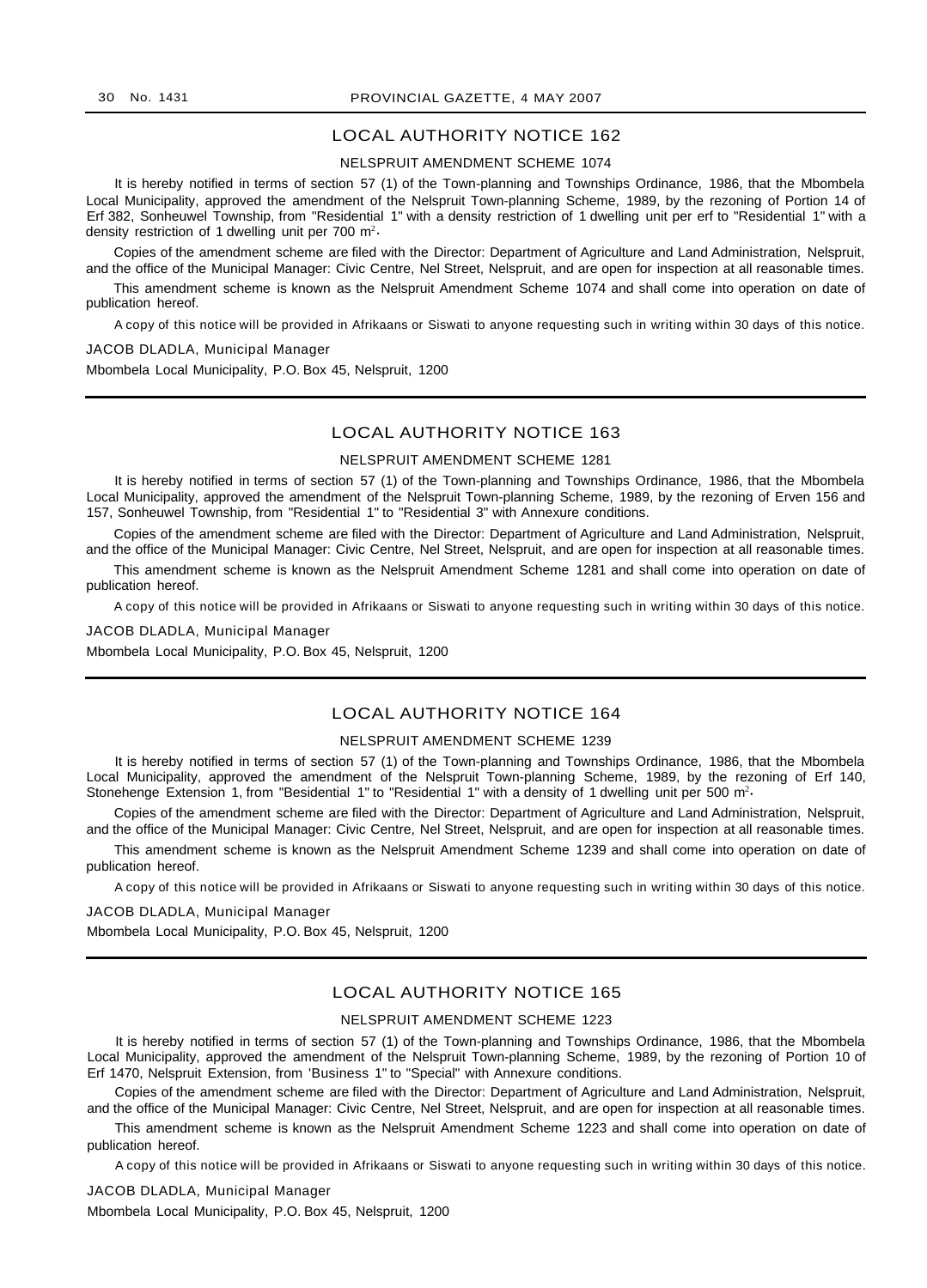## LOCAL AUTHORITY NOTICE 166

#### NELSPRUIT AMENDMENT SCHEME 1208

It is hereby notified in terms of section 57 (1) of the Town-planning and Townships Ordinance, 1986, that the Mbombela Local Municipality, approved the amendment of the Nelspruit Town-planning Scheme, 1989, by the rezoning of Erven 83 to 90, 244 to 246, 250 to 254, 260 to 262, 268 to 270, 282 to 285, 787 to 789, 791 to 793, Portions of Janfredrick Street, Kingfisher Street and Swallow Street, Stonehenge Extension 1, from "Residential 1" with a density of 1 dwelling unit per erf and "public Road" to "Residential 1" with a density of 1 dwelling unit per 500  $m<sup>2</sup>$  and "Private Road".

Copies of the amendment scheme are filed with the Director: Department of Agriculture and Land Administration, Nelspruit, and the office of the Municipal Manager: Civic Centre, Nel Street, Nelspruit, and are open for inspection at all reasonable times.

This amendment scheme is known as the Nelspruit Amendment Scheme 1208 and shall come into operation on date of publication hereof.

A copy of this notice will be provided in Afrikaans or Siswati to anyone requesting such in writing within 30 days of this notice.

JACOB DLADLA, Municipal Manager Mbombela Local Municipality, P.O. Box 45, Nelspruit, 1200

## LOCAL AUTHORITY NOTICE 167

#### NELSPRUIT AMENDMENT SCHEME 1197

It is hereby notified in terms of section 57 (1) of the Town-planning and Townships Ordinance, 1986, that the Mbombela Local Municipality, approved the amendment of the Nelspruit Town-planning Scheme, 1989, by the rezoning of Portion 37, 38, 41 and 42 of Erf 1209, Stonehenge Extension 1, from "Residential 1" at a density of 1 dwelling per erf to "Hesidential 1" with a density of 1 dwelling per 500 m<sup>2</sup>.

Copies of the amendment scheme are filed with the Director: Department of Agriculture and Land Administration, Nelspruit, and the office of the Municipal Manager: Civic Centre, Nel Street, Nelspruit, and are open for inspection at all reasonable times.

This amendment scheme is known as the Nelspruit Amendment Scheme 1197 and shall come into operation on date of publication hereof.

A copy of this notice will be provided in Afrikaans or Siswati to anyone requesting such in writing within 30 days of this notice.

JACOB DLADLA, Municipal Manager

Mbombela Local Municipality, P.O. Box 45, Nelspruit, 1200

## LOCAL AUTHORITY NOTICE 168

#### NELSPRUIT AMENDMENT SCHEME 1157

It is hereby notified in terms of section 57 (1) of the Town-planning and Townships Ordinance, 1986, that the Mbombela Local Municipality, approved the amendment of the Nelspruit Town-planning Scheme, 1989, by the rezoning of Erl 232, Sonheuwel Township, from "Residential 1" at a density of 1 dwelling unit per erf to "Residential 1" with a density of 1 dwelling unit per 996 m<sup>2</sup> and "Resldentlal 2".

Copies of the amendment scheme are filed with the Director: Department of Agriculture and Land Administration, Nelspruit, and the office of the Municipal Manager: Civic Centre, Nel Street, Nelspruit, and are open for inspection at all reasonable times.

This amendment scheme is known as the Nelspruit Amendment Scheme 1157 and shall come into operation on date of publication hereof.

A copy of this notice will be provided in Afrikaans or Siswati to anyone requesting such in writing within 30 days of this notice.

#### JACOB DLADLA, Municipal Manager

Mbombela Local Municipality, P.O. Box 45, Nelspruit, 1200

## LOCAL AUTHORITY NOTICE 169

#### NELSPRUIT AMENDMENT SCHEME 1101

It is hereby notified in terms of section 57 (1) of the Town-planning and Townships Ordinance, 1986, that the Mbombela Local Municipality, approved the amendment of the Nelspruit Town-planning Scheme, 1989, by the rezoning of Erl 2634 and a portion of the Remainder of Erf 3240, Nelspruit Extension 14, from 'Hesidential 1" at a density of 1 dwelling per erf to IlResidential 1" with a density of 1 dwelling per 700 rn",

Copies of the amendment scheme are filed with the Director: Department of Agriculture and Land Administration, Nelspruit, and the office of the Municipal Manager: Civic Centre, Nel Street, Nelspruit, and are open for inspection at all reasonable times.

This amendment scheme is known as the Nelspruit Amendment Scheme 1101 and shall come into operation on date of publication hereof.

A copy of this notice will be provided in Afrikaans or Siswati to anyone requesting such in writing within 30 days of this notice.

JACOB DLADLA, Municipal Manager Mbombela Local Municipality, P. O. Box 45, Nelspruit, 1200